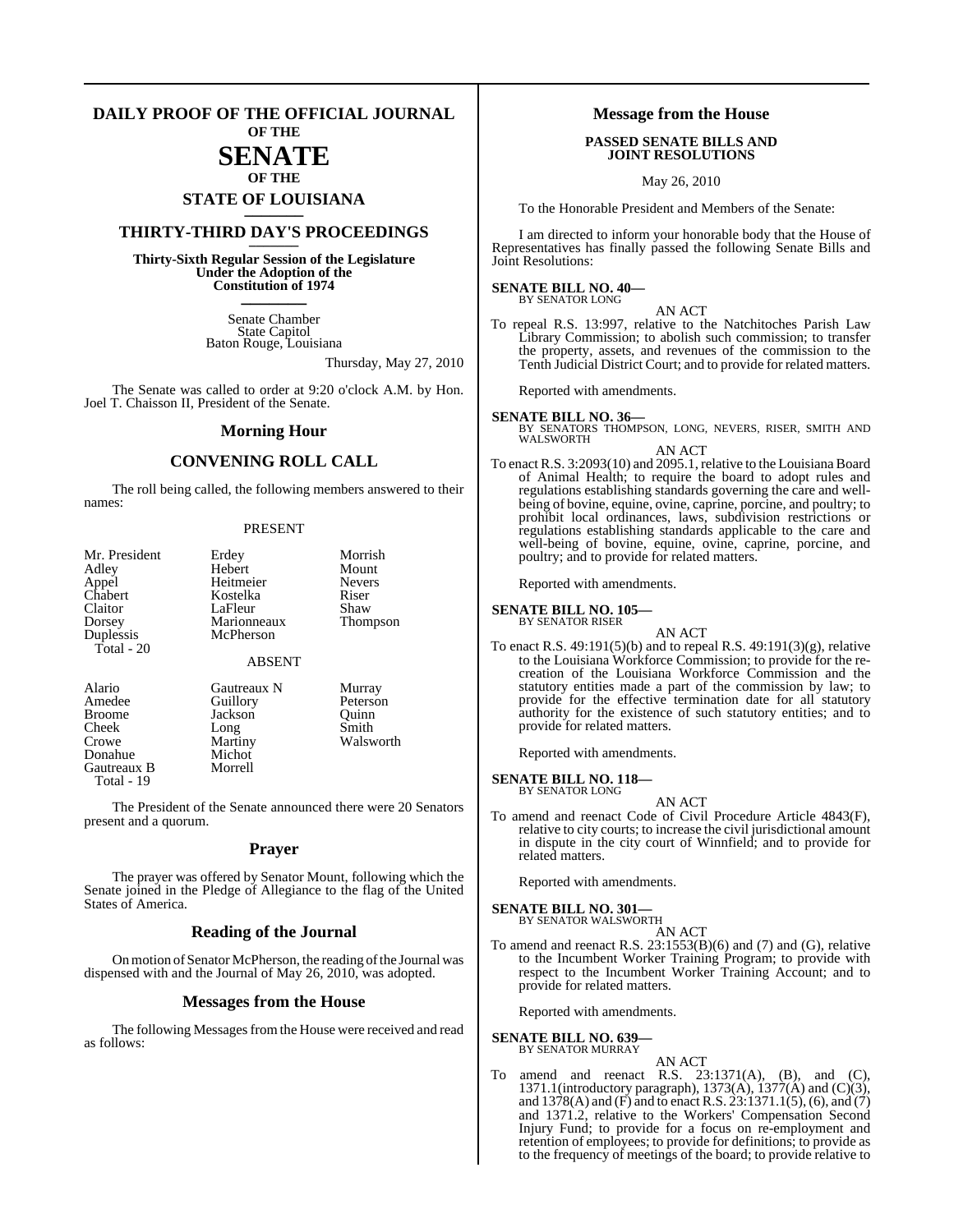## **Page 2 SENATE 33rd DAY'S PROCEEDINGS**

May 27, 2010

interest earned by the fund; to provide for reimbursement in accordance with the fund; to provide as to when an employer has "knowledge" of a preexisting permanent partial disability; to provide conditions for reimbursement; to provide for reporting to the National Council on Compensation Insurance; to provide with respect to condition diagnoses; and to provide for related matters.

Reported with amendments.

#### **SENATE BILL NO. 654—** BY SENATOR HEBERT

AN ACT

To enact Chapter 34 of Title 13 of the Louisiana Revised Statutes of 1950, comprised of R.S.13:5401, relative to the courts and judicial procedure; to provide authorization for judicial district courts to enter into intergovernmental agreements to jointly operate programs funded by state and federal funds in order to share administrative costs; and to provide for related matters.

Reported with amendments.

#### **SENATE BILL NO. 376—**

- BY SENATORS MORRELL, CROWE AND DORSEY AN ACT
- To amend and reenact R.S. 46:1844(W)(1)(b) and to enact R.S. 46:1844(W)(1)(c), relative to criminal procedure; to provide for confidentiality of minors who are crime victims; and to provide for related matters.

Reported with amendments.

**SENATE BILL NO. 81—** BY SENATORS MARTINY AND THOMPSON AN ACT

To amend and reenact R.S. 14:95.2(C)(4) and R.S. 40:1379.3(C)(10) and (N)(11), relative to concealed handguns; to provide for prohibitions on statewide concealed handgun permits; to provide exception in criminal acts; to provide for certain qualifications; and to provide for related matters.

Reported with amendments.

Respectfully submitted, ALFRED W. SPEER Clerk of the House of Representatives

#### **Privilege Report of the Legislative Bureau**

#### May 27, 2010

To the President and Members of the Senate:

I am directed by your Legislative Bureau to submit the following report:

The following bills are approved as to construction and duplication. We advise and suggest the following amendments to the engrossed bills.

#### **HOUSE BILL NO. 5—** BY REPRESENTATIVE LEGER

AN ACT

To amend and reenact R.S.  $49:316.1(A)(2)(a)$  and (c), relative to the administration of state government; to authorize the Department of Public Safety and Corrections, to accept debit or credit cards for payment of obligations owed to the state through the use of a third-party processor; to provide for the collection of a convenience fee; and to provide for related matters.

Reported without amendments.

#### **HOUSE BILL NO. 16—**

BY REPRESENTATIVE WOOTON AN ACT

To amend and reenact R.S. 40:1379.3(D)(2), relative to concealed handgun permits; to provide with respect to the training of persons applying for a concealed handgun permit; to provide for the certification of concealed handgun permit instructors; and to provide for related matters.

Reported without amendments.

### **HOUSE BILL NO. 18—** BY REPRESENTATIVE MORRIS

AN ACT To enact R.S. 33:454, relative to mayors' courts; to establish the Mayor's Court of the Village of Hosston, Caddo Parish; to provide for the territorial jurisdiction of the court; to provide for the powers and authority of the mayor as magistrate of the court and other officers of the court; to provide relative to subject matter jurisdiction of the court; and to provide for related matters.

Reported without amendments.

#### **HOUSE BILL NO. 19—** BY REPRESENTATIVE PEARSON

AN ACT

To enact Code of Civil Procedure Article 4844(A)(6), relative to jurisdiction of a city court in eviction proceedings; to provide that the CityCourt of Slidell hasthe same jurisdictional limit for eviction proceedings as a justice of the peace court; and to provide for related matters.

Reported without amendments.

**HOUSE BILL NO. 21—** BY REPRESENTATIVE THIERRY AN ACT

To enact R.S. 13:841(F), relative to fees of the clerk of court's office; to clarify that the clerk of court of the Twenty-Seventh Judicial District Court is authorized to charge existing fees for the filing and recordation of documents received electronically; and to provide for related matters.

Reported without amendments.

### **HOUSE BILL NO. 22—** BY REPRESENTATIVE BALDONE

AN ACT

To amend and reenact R.S. 15:570(A)(6), relative to capital punishment; to provide with respect to the witnesses present at the execution of a death sentence; and to provide for related matters.

Reported without amendments.

### **HOUSE BILL NO. 24—** BY REPRESENTATIVE ABRAMSON

AN ACT To amend and reenact R.S. 9:1702, relative to immovable property; to provide for the partition of certain property; to provide an exception allowing agreements not to partition electric generating plants or units for a certain period of time; and to provide for related matters.

Reported without amendments.

### **HOUSE BILL NO. 29—** BY REPRESENTATIVE WOOTON

AN ACT

To amend and reenact R.S. 15:893.1(1), relative to incarceration; to provide with respect to the assignment of inmates at certain correctional facilities; and to provide for related matters.

Reported without amendments.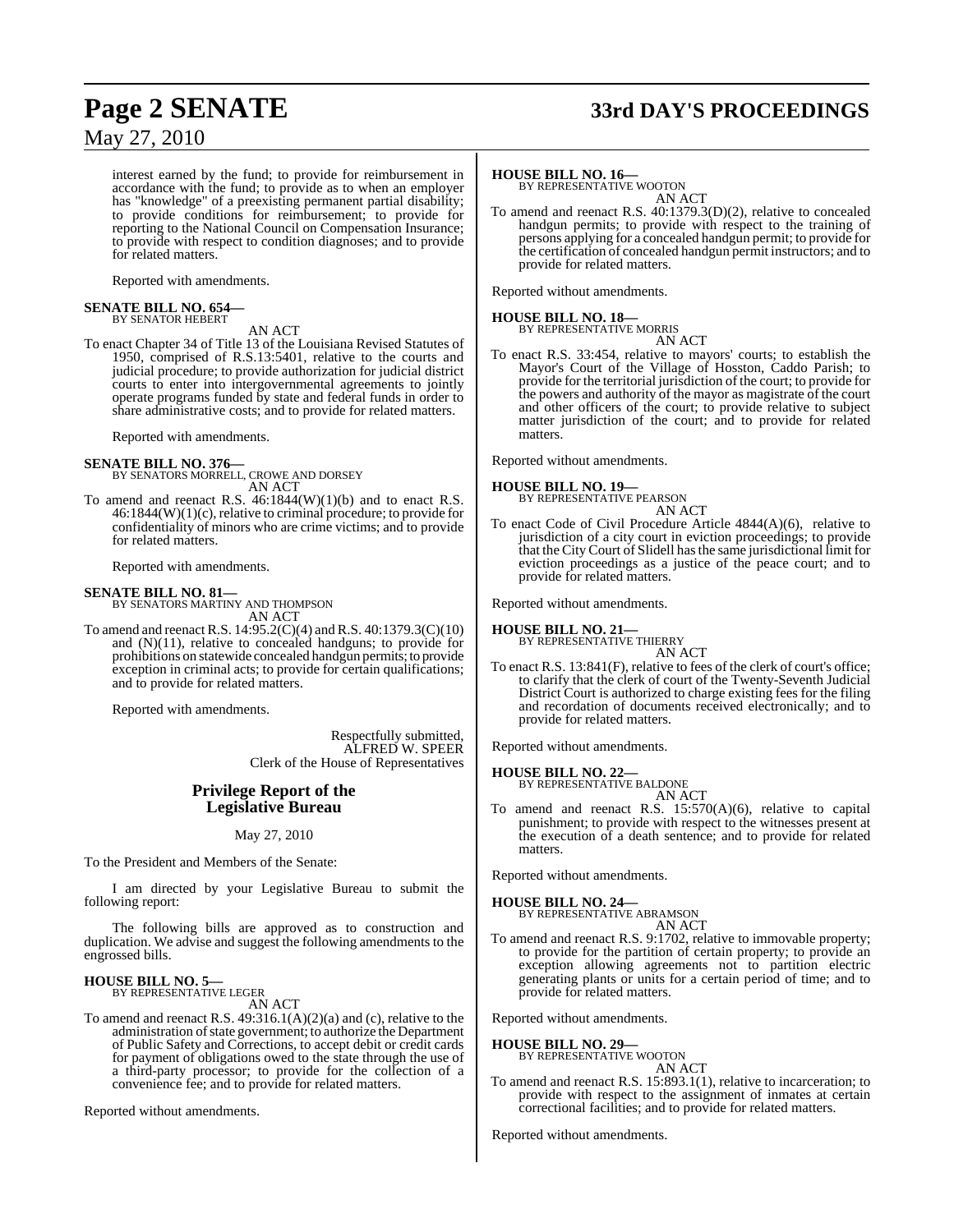### **33rd DAY'S PROCEEDINGS Page 3 SENATE**

#### **HOUSE BILL NO. 40—**

BY REPRESENTATIVE FOIL AN ACT

To enact R.S. 9:2005(3), relative to trusts; to provide for seizure of trust assets in certain circumstances; and to provide for related matters.

Reported without amendments.

#### **HOUSE BILL NO. 60—** BY REPRESENTATIVE WOOTON

AN ACT

To amend and reenact R.S. 40:1379.3(A)(1), (B), (C)(introductory paragraph), and (T), relative to concealed handgun permits; to provide for the issuance of Louisiana concealed handgun permits; to provide with respect to the recognition of nonresident concealed handgun permits; to provide for a period of time when previously issued nonresident concealed handgun permits shall be considered valid; and to provide for related matters.

Reported without amendments.

### **HOUSE BILL NO. 67—** BY REPRESENTATIVE LOPINTO

AN ACT

To amend and reenact R.S. 40:1236.14 and to enact R.S. 9:2793(C), relative to limitations of liability; to provide a limitation of liability for the use of automated external defibrillators at the scene of an emergency; and to provide for related matters.

Reported without amendments.

#### **HOUSE BILL NO. 95—**

BY REPRESENTATIVE WHITE AN ACT

To amend and reenact Code of Criminal Procedure Articles 411(A), 413, and 415, relative to the drawing and impaneling of grand jurors; to provide for the impaneling of grand jury members; to increase the number of alternate members which can be selected to serve on a grand jury; to provide for the selection of additional alternate grand jurors to fill vacancies on the grand jury; to provide for the selection of the foreman; and to provide for related matters.

Reported without amendments.

#### **HOUSE BILL NO. 105—** BY REPRESENTATIVE BALDONE

AN ACT

To amend and reenact Code of Criminal Procedure Article  $875(A)(3)$ , relative to presentence investigations; to amend presentence investigation provisions to include defendant's pretrial and post-conviction disciplinary records; and to provide for related matters.

Reported without amendments.

### **HOUSE BILL NO. 123—**

BY REPRESENTATIVE BALDONE AN ACT

To enact R.S. 14:110.3, relative to offenses affecting law enforcement; to create the crime of tampering with surveillance, accounting, inventory, or monitoring systems; to provide for definitions; to provide for penalties; to provide for increased penalties if the monitoring system is located on the premises of a correctional facility; and to provide for related matters.

Reported without amendments.

#### **HOUSE BILL NO. 130—** BY REPRESENTATIVE WHITE

AN ACT

To amend and reenact Code of Criminal Procedure Articles 899(E) and 900(A)(introductory paragraph), relative to procedures following the arrest or summons for a violation of probation; to

# May 27, 2010

increase the time period in which a defendant shall be brought before the court for a hearing on a probation violation; to provide for the use of affidavits in determining probable cause; to provide for time limitations; and to provide for related matters.

Reported without amendments.

### **HOUSE BILL NO. 141—** BY REPRESENTATIVE WOOTON

AN ACT

To amend and reenact R.S. 40:1784, relative to applications to possess or transfer certain firearms; to provide for the use of electronic applications approved by the Department of Public Safety and Corrections for the possession or transfer of certain firearms; to provide that applications for the possession or transfer of certain firearms may be filed electronically; to provide that electronic applications are contingent upon purchase of equipment; and to provide for related matters.

Reported without amendments.

#### **HOUSE BILL NO. 158—**

BY REPRESENTATIVE WOOTON AN ACT

To amend and reenact R.S. 40:1379.3(C)(10) and to enact R.S.  $40:1379.3(C)(18)$  and  $(19)$ , relative to concealed handgun permits; to provide for the qualifications necessary for the issuance of a permit; to provide for a waiting period for reapplication following revocation or denial; and to provide for related matters.

Reported without amendments.

HOUSE BILL NO. 173—<br>BY REPRESENTATIVES TEMPLET, ANDERS, ARMES, ARNOLD,<br>AUSTIN BADON, BOBBY BADON, BALDONE, BARRAS, BILLIOT,<br>HENRY BURNS, TIM BURNS, BURRELL, CHANDLER, CHANEY,<br>CONNICK, CORTEZ, DIXON, DOERGE, DOVE, DOWNS, ED

AN ACT

To amend and reenact R.S. 40:966(B)(3), (E), and (F) and to enact R.S. 40:964(Schedule I)(C)(32) and 989.2, relative to controlled dangerous substances; to create the crime of the unlawful production, manufacturing, distribution, or possession of a material, compound, mixture, or preparation which contains a prohibited plant; to provide for definitions; to provide for criminal penalties; to provide for exceptions; to add certain hallucinogenic substances to Schedule I; and to provide for related matters.

Reported without amendments.

#### **HOUSE BILL NO. 195—**

BY REPRESENTATIVES MILLS, WOOTON, PATRICIA SMITH,<br>BARROW,BURRELL,CARMODY,DIXON,EDWARDS,HARDY,GIROD<br>JACKSON, KATZ, LAFONTA, LOPINTO, MONTOUCET,NORTON,<br>NOWLIN, ST. GERMAIN, STIAES,THIERRY,AND WILLIAMSAND SENATOR MARTINY

AN ACT

To amend and reenact R.S. 15:574.2(B), (C), (D), (E), and (F) and to enact R.S. 15:574.2(G), relative to the Board of Parole; to change the number of votes required to grant parole to offenders convicted of certain offenses; to provide for applicability; to provide for criteria; to provide for the granting of parole to certain offenders participating in work release programs; and to provide for related matters.

Reported without amendments.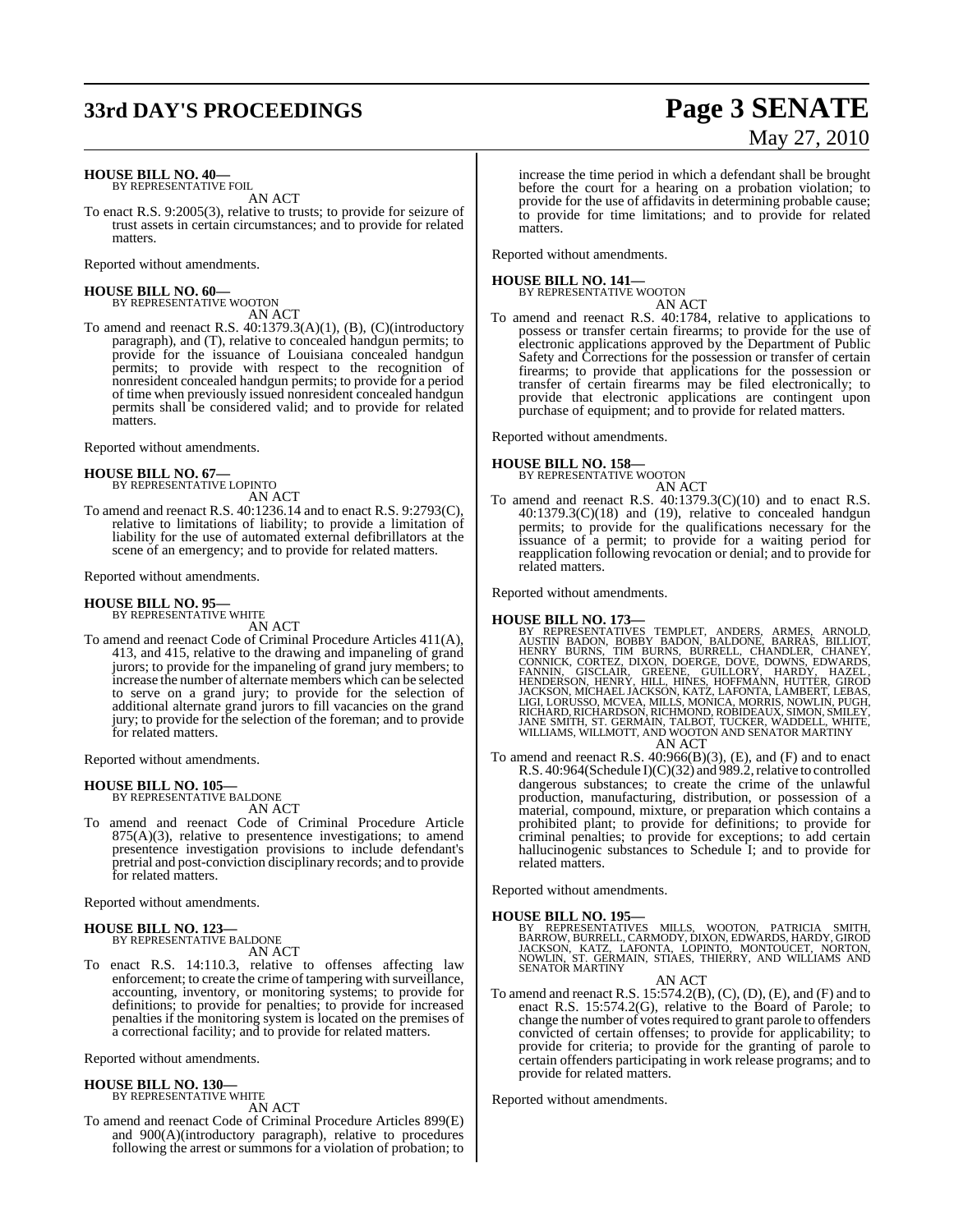# **Page 4 SENATE 33rd DAY'S PROCEEDINGS**

May 27, 2010

#### **HOUSE BILL NO. 208—**

BY REPRESENTATIVE GREENE AN ACT

To amend and reenact R.S. 46:236.3(K)(2), relative to income assignment orders; to provide for an increase in the fine for failure to comply; to provide relative to the total amount withheld; and to provide for related matters.

Reported without amendments.

# **HOUSE BILL NO. 221—** BY REPRESENTATIVE TIM BURNS

AN ACT To amend and reenact R.S. 9:303(C) and 315.11(A), R.S. 13:1621(B)(3) and (4), R.S. 15:305(D) and (E)(1), R.S.  $46:236.1.2(D)(2)$  and  $(J), 236.7(A)(1)$  and  $(B),$  and 236.11.1(C)(3), Children's Code Article 311(B)(1)(a), and Code

of Evidence Article 902(10), relative to child support; to make technical correctionsto provisions governing child support; and to provide for related matters.

Reported without amendments.

### **HOUSE BILL NO. 222—** BY REPRESENTATIVE TIM BURNS

AN ACT

To amend and reenact R.S. 46:236.3(E)(3), relative to the enforcement of child support; to provide for the garnishment of income; to provide for the forwarding of payment; and to provide for related matters.

Reported without amendments.

#### **HOUSE BILL NO. 235—**

BY REPRESENTATIVE WOOTON AN ACT

To enact R.S. 11:2185 and 2235 and R.S. 33:4712(G), relative to law enforcement officers; to authorize retired deputy sheriffs and retired municipal police officers to purchase their firearms upon retirement; to provide for certain criteria; and to provide for related matters.

Reported without amendments.

## **HOUSE BILL NO. 238—** BY REPRESENTATIVE HOWARD

AN ACT

To enact R.S. 33:1448(Y), relative to the premium costs of group health and life insurance for retired sheriffs and retired deputy sheriffs of the Sabine Parish Sheriff's Office; to provide for eligibility for payment of premium costs; and to provide for related matters.

Reported without amendments.

### **HOUSE BILL NO. 323—** BY REPRESENTATIVE WILLMOTT

AN ACT

To enact R.S. 9:2800.21, relative to curators; to provide a limitation of liability for certain curators and undercurators for the acts of interdicts; to provide for exceptions; and to provide for related matters.

Reported without amendments.

#### **HOUSE BILL NO. 327—**

BY REPRESENTATIVE GREENE AN ACT

To amend and reenact Code of Civil Procedure Article 1293(A), relative to service of process; to provide for the appointment of a private process server under certain circumstances; and to provide for related matters.

Reported without amendments.

#### **HOUSE BILL NO. 484—**

BY REPRESENTATIVE EDWARDS AN ACT

To amend and reenactR.S. 3:3652(9) and (15), 3653, 3656(A)(1) and (D), the heading of Part XIV of Chapter 1 of Code Title XXI of Code Book III of Title 9 of the Louisiana Revised Statutes of 1950 andR.S. 9:4770,R.S. 10:9-102(d), 9-308(b), 9-309(13), 9- 315(a)(introductory paragraph) and (1), 9-322(f)(introductory paragraph) and  $(5)$ , and  $\overline{9}$ - $\overline{501(a)}$ (introductory paragraph) and (1), to enact R.S.  $10:9-322(g)$  and  $9-501(a)(4)$ , and to repeal R.S. 9:4521 and 4524 and R.S. 10:9-322(f)(6) and 9-501(a)(2), relative to security devices; to provide definitions; to provide for agricultural liens; to provide for perfection of liens; to provide for conflicts; to provide for rankings; and to provide for related matters.

Reported without amendments.

#### **HOUSE BILL NO. 496—**

BY REPRESENTATIVE SMILEY

- AN ACT
- To amend and reenact R.S. 44:4.1(B)(1), to enact Chapter 10-A of Title 3 of the Louisiana Revised Statutes of 1950, to be comprised of R.S. 3:1381 through 1430.13, and to repeal Chapters 10 and 14 of Title 3 of the Louisiana Revised Statutes of 1950, comprised of R.S. 3:1311 through 1373 and 1891 through 1907, relative to the Louisiana Feed Commission and the Fertilizer Commission; to provide for the merger of the Louisiana Feed Commission and the Fertilizer Commission; to provide for membership, duties, and responsibilities; to provide for the Louisiana Agricultural Liming Materials Law, and to provide for related matters.

Reported without amendments.

#### **HOUSE BILL NO. 502—**

BY REPRESENTATIVE BALDONE AN ACT

To enact R.S. 14:204.1, relative to fire-raising; to create the crime of fire-raising in a correctional facility; to provide criminal penalties; to provide for definitions; and to provide for related matters.

Reported without amendments.

### **HOUSE BILL NO. 549—** BY REPRESENTATIVE BALDONE

AN ACT

To enact Code of Criminal Procedure Article 233, relative to criminal procedure; to authorize the use of electronic signatures of offenders; to provide for the collection of electronic signatures; to provide for definitions; and to provide for related matters.

Reported without amendments.

### **HOUSE BILL NO. 556—**

BY REPRESENTATIVE WOOTON AN ACT

To amend and reenactR.S. 14:95.2(C)(4) and R.S. 40:1379.3(N)(11), relative to firearms; to provide with respect to firearm-free zones; to provide relative to the possession of firearms by concealed handgun permit holders; to retain the prohibition regarding the carrying of concealed handguns at a school; to prohibit the carrying of concealed handguns on any school campus or school bus; and to provide for related matters.

Reported without amendments.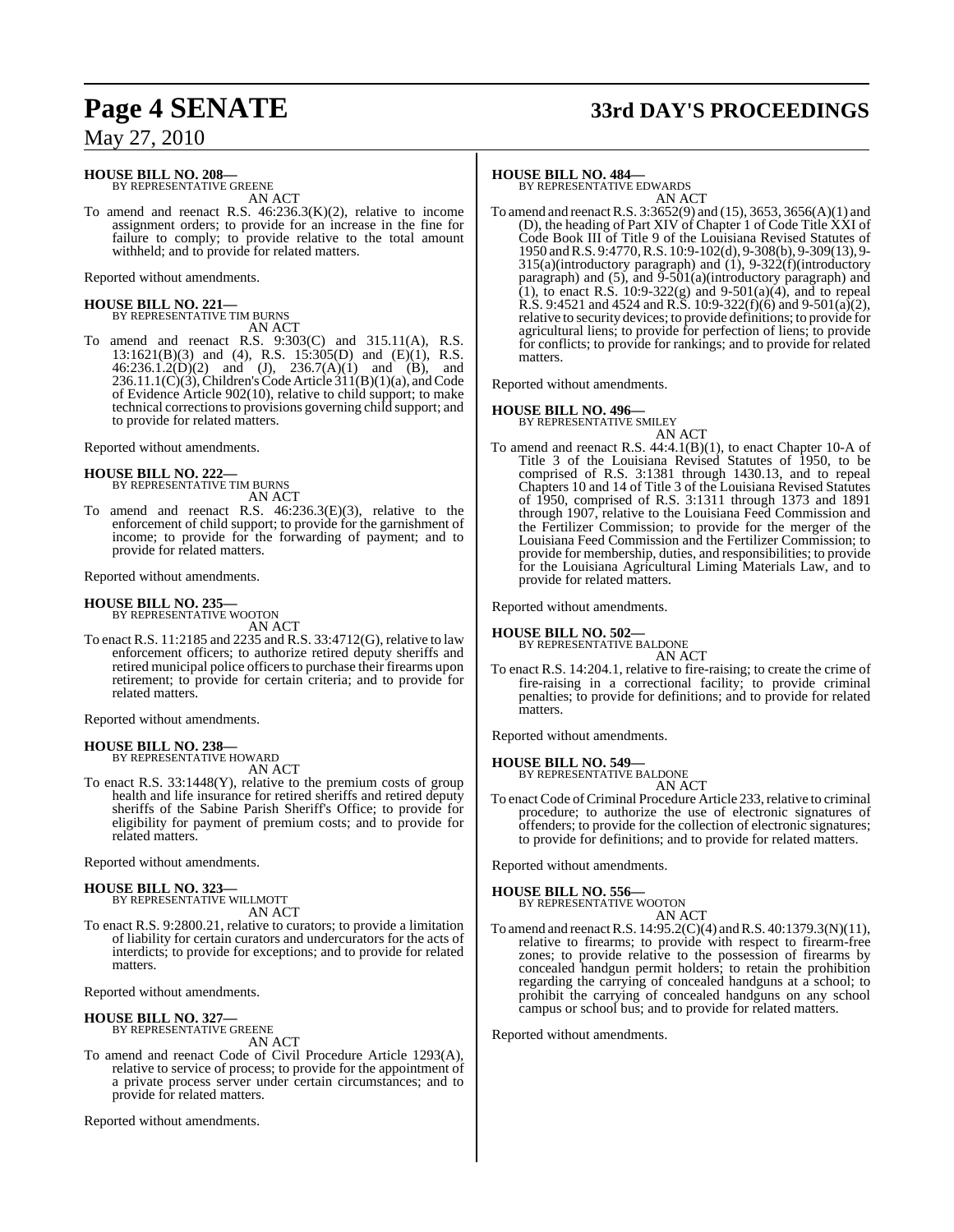### **33rd DAY'S PROCEEDINGS Page 5 SENATE**

# May 27, 2010

**HOUSE BILL NO. 606—** BY REPRESENTATIVE ELLINGTON

AN ACT

To amend and reenact R.S. 3:2891, 2892, and 2896, relative to swine running at large; to remove certain exceptions to running at large, seizure and impoundment, and liabilities; and to provide for related matters.

Reported without amendments.

**HOUSE BILL NO. 608—** BY REPRESENTATIVE WHITE

AN ACT

To amend and reenact Code of Criminal Procedure Article 230.2(A), relative to probable cause determinations; to authorize the use of facsimile or other electronic means to transmit affidavits or other written evidence in probable cause determinations; and to provide for related matters.

Reported without amendments.

#### **HOUSE BILL NO. 623—**

BY REPRESENTATIVE DANAHAY AN ACT

To amend and reenact Code of Civil Procedure Article 153 and Code of Criminal Procedure Article 673, relative to the recusal of judges; to provide for the authority of judges pending a motion to recuse; and to provide for related matters.

Reported without amendments.

### **HOUSE BILL NO. 651—** BY REPRESENTATIVE TEMPLET

AN ACT

To amend and reenact Children's Code Articles 1122(B)(8), (F)(12), (G)(12), 1125(B), 1189(3), 1270, 1271(A) and (B), 1272, 1273, 1276, 1515(B)(VI), 1517(A), 1518(B), 1519, 1520(B)(introductory paragraph) and (C), and 1522(B) and to enact Children's Code Articles 1515(A)(7) and 1517(E), relative to the continuous revision of the Children's Code; to provide for adoption; to provide for voluntary transfer of custody; to provide for contents of the surrender form; to provide for the Statement of Family History Form; to provide for voluntary registration, use of the registry, matching procedures, and who may register; to provide for effective date of registration, monitoring, verifying, matching, and counseling registrants; to provide for confidentiality of documents filed; to provide for disclosure of death of biological parents and adopted persons and grounds for disclosure; to provide for the contents and form of the petition for voluntary transfer; to provide for notice and service of the petition; to provide for appointment of counsel; to provide for required testimony at the hearing; to provide for the contents of the judgment; and to provide for related matters.

Reported without amendments.

# **HOUSE BILL NO. 751—** BY REPRESENTATIVE FOIL

#### AN ACT

To enact R.S. 9:1255, relative to the installation of solar collectors; to provide for definitions; to provide for certain rights and prohibitions relative to the installation of solar collectors; to provide for exceptions; and to provide for related matters.

Reported without amendments.

#### **HOUSE BILL NO. 762—** BY REPRESENTATIVE ROY

AN ACT

To amend and reenact R.S. 14:93.3(E)(1), relative to the crime of cruelty to the infirmed; to provide for a minimum mandatory term of imprisonment for intentional and malicious acts of cruelty to the infirmed; and to provide for related matters.

Reported without amendments.

#### **HOUSE BILL NO. 774—**

BY REPRESENTATIVE GREENE

AN ACT To amend and reenact R.S. 9:346(G), relative to visitation; to provide relative to defenses; and to provide for related matters.

Reported without amendments.

**HOUSE BILL NO. 840—**<br>BY REPRESENTATIVES SIMON, BOBBY BADON, BURFORD, HENRY<br>BURNS, CHANEY, GUINN, HOWARD, LEBAS, LITTLE, PERRY,<br>RITCHIE, ROY, AND THIBAUT AN ACT

To enact Chapter 3-E of Title 3 of the Louisiana Revised Statutes of 1950, to be comprised of R.S. 3:299, and R.S. 36:629(M) and 919.10, relative to the Louisiana Sustainable Local Food Policy Council; to provide for the council membership, duties and responsibilities, vacancies, and compensation; to provide for termination; and to provide for related matters.

Reported without amendments.

#### **HOUSE BILL NO. 847—**

BY REPRESENTATIVE WOOTON AN ACT

To amend and reenact R.S. 14:207(A), relative to the crime of alteration or removal of identifying numbers on motor vehicles; to provide for the elements of the crime; to include trailers; and to provide for related matters.

Reported without amendments.

### **HOUSE BILL NO. 855—** BY REPRESENTATIVE BOBBY BADON

AN ACT

To amend and reenact R.S. 35:407(A) and (B), relative to ex officio notaries public appointed by mayors; to authorize mayors of certain municipalities to appoint ex officio notaries public; to provide for limitations; and to provide for related matters.

Reported without amendments.

### **HOUSE BILL NO. 856—** BY REPRESENTATIVE TIM BURNS

AN ACT

To amend and reenactR.S. 9:1725(5), 1893, 1895(A), 1971, 2004(2), 2011, 2025, and 2045 and to enact R.S. 9:1973(C), 2031, and 2235, relative to the Louisiana Trust Code; to provide for the definition of "proper court"; to provide for class trusts; to provide for the interests of beneficiaries; to provide for the correction of cross references; to provide relative to the shifting of the interest of a principal beneficiary; to provide for the delegation of the right to terminate, modify, or amend certain trust provisions; to provide for the delegation of the right to revoke a trust; and to provide for related matters.

Reported without amendments.

#### **HOUSE BILL NO. 857—**

BY REPRESENTATIVE TIM BURNS AN ACT

To direct the Louisiana State Law Institute to redesignate certain provisions from Title 44 of the Louisiana Revised Statutes of 1950 to Title 9 of the Louisiana Revised Statutes of 1950, relative to mortgage records; to provide for the effectiveness of references to redesignated statutes; and to provide for related matters.

Reported without amendments.

#### **HOUSE BILL NO. 871—**

BY REPRESENTATIVE HAZEL AN ACT

To amend and reenact R.S. 46:236.6(A) and 236.7(B), relative to summonses for contempt for nonpayment of child support orders or medical support orders; to provide for authority to issue summonses for contempt; to provide for changes to a statutory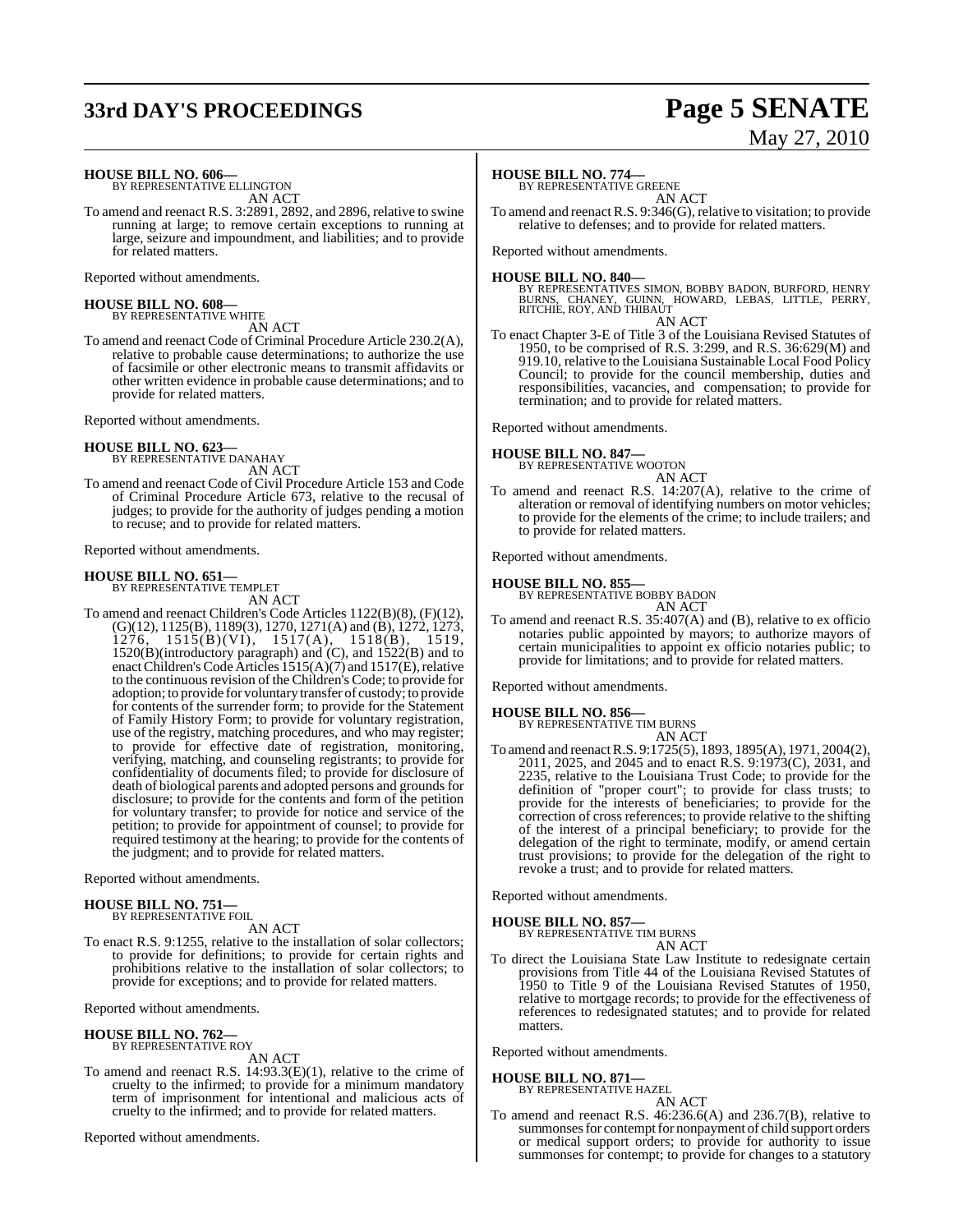### May 27, 2010

# **Page 6 SENATE 33rd DAY'S PROCEEDINGS**

reference regarding child support collection agencies; and to provide for related matters.

Reported without amendments.

#### **HOUSE BILL NO. 917—** BY REPRESENTATIVE WHITE

AN ACT

To enact R.S. 14:230(A)(2)(d) and (e), relative to money laundering; to amend the definition of "funds"; and to provide for related matters.

Reported without amendments.

#### **HOUSE BILL NO. 940—** BY REPRESENTATIVE MONTOUCET A JOINT RESOLUTION

Proposing to amend Article I, Section 17(A) of the Constitution of Louisiana, relative to jury trials in criminal cases; to provide for with respect to the waiver of a trial by jury; to provide that a criminal defendant's waiver of a jury trial shall be contingent upon the prosecution's consent and court approval; to provide for submission of the proposed amendment to the electors; and to provide for related matters.

Reported without amendments.

## **HOUSE BILL NO. 1062—** BY REPRESENTATIVE FOIL

AN ACT

To amend and reenact Code of Civil Procedure Article 1561(A), relative to civil actions; to provide for the procedures for the consolidation of separate actions; and to provide for related matters.

Reported without amendments.

#### **HOUSE BILL NO. 1113—**

BY REPRESENTATIVES RICHMOND AND LEGER AN ACT

To enact R.S. 33:9615, relative to local ethics entities; to provide for appellate review of decisions of the board; to provide restrictions on such right of appeal; to provide definitions; and to provide for related matters.

Reported without amendments.

#### **HOUSE BILL NO. 1133—**

BY REPRESENTATIVES ARNOLD AND BALDONE AN ACT

To enact Chapter 4-A of Code Title VII of Code Book III of Title 9 of the Louisiana Revised Statutes of 1950, to be comprised of R.S. 9:3131 through 3136, relative to private transfer fee obligations; to provide for legislative intent; to provide for definitions; to prohibit private transfer fee obligations; to provide for liability for violations; to provide for disclosure of a private transfer fee; to provide for notice requirements for existing private transfer fees; and to provide for related matters.

Reported with amendments.

#### **LEGISLATIVE BUREAU AMENDMENTS**

Amendments proposed by Legislative Bureau to Reengrossed House Bill No. 1133 by Representative Arnold

#### AMENDMENT NO. 1

In Senate Committee Amendment No.11 proposed by the Senate Committee on Judiciary A and adopted by the Senate on May 26, 2010 on line 2, following " $under$ " and before "and" delete " $the$ <sup>"</sup>

#### **HOUSE BILL NO. 1214—**

BY REPRESENTATIVE WHITE AN ACT

To enact R.S. 29:739, relative to intrastate mutual aid; to provide for the creation and implementation of an Intrastate Mutual Aid Compact; to provide for an Intrastate Mutual Aid Subcommittee; to provide for guidelines and procedures; to define certain terms; to provide for responsibilities of parishes; to provide for license, certificate, and permit portability; to provide for parish reimbursement; to provide relative to workers' compensation; and to provide for related matters.

Reported without amendments.

**HOUSE BILL NO. 1314**<br>BY REPRESENTATIVES HARDY, BILLIOT, HENRY BURNS, TIM<br>BURNS, CARTER, CONNICK, GISCLAIR, HENRY, HINES, HUTTER, LIGI,<br>SIMON, JANE SMITH, THIERRY, WILLIAMS, AND WOOTON<br>AN ACT

To enact R.S. 15:542.1(A)(5), relative to sex offenders; to provide To enact R.S.  $15:542.1(A)(5)$ , relative to sex offenders; to provide relative to sex offender notification requirements; and to provide for related matters.

Reported without amendments.

### **HOUSE BILL NO. 1335—** BY REPRESENTATIVE HINES

AN ACT

To amend and reenact Children's Code Article 899(B)(2)(b) and to enact Children's Code Article 779(B)(5), relative to juvenile dispositions; to authorize the court to require certain persons to perform community service; and to provide for related matters.

Reported without amendments.

#### **HOUSE BILL NO. 1463— (Substitute for House Bill No. 1183 by Representative Ritchie)** BY REPRESENTATIVE RITCHIE AN ACT

To enact R.S. 3:3419.1 and R.S. 6:333(F)(17), relative to the communication of certain producer information; to provide for disclosure of certain financial records; and to provide for related matters.

Reported without amendments.

Respectfully submitted, ROB MARIONNEAUX Chairman

### **Adoption of Legislative Bureau Report**

On motion of Senator Marionneaux, the Legislative Bureau amendments were adopted and the Bills and Joint Resolutions were read by title and passed to a third reading.

#### **Introduction of Senate Resolutions**

Senator McPherson asked for and obtained a suspension of the rules to read Senate Resolutions a first and second time.

#### **SENATE RESOLUTION NO. 99—** BY SENATOR MCPHERSON

### A RESOLUTION

To express support for consolidation of inpatient and outpatient services at Huey P. Long Medical Center to create a sustainable and economically feasible model, and to urge and request the governor, the Louisiana State University Board of Supervisors and the secretary of the Department of Health and Hospitals to take all actions necessary to streamline services and create a fiscally responsible, viable public medical center in central Louisiana capable of continuing its integral role in health workforce training and delivery of high quality direct patient care.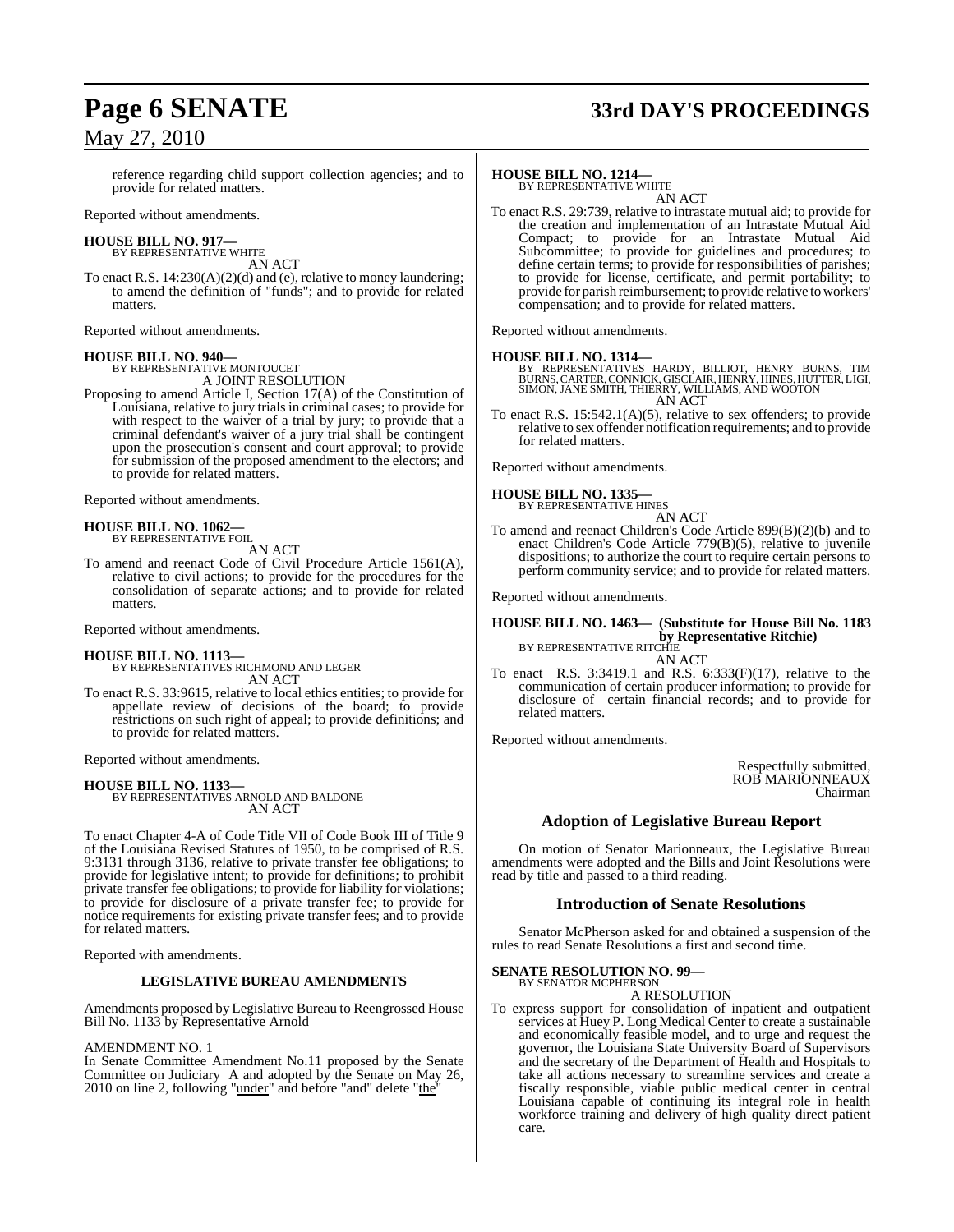## **33rd DAY'S PROCEEDINGS Page 7 SENATE**

# May 27, 2010

The resolution was read by title and placed on the Calendar for a second reading.

### **SENATE RESOLUTION NO. 100—** BY SENATOR WALSWORTH

A RESOLUTION

To commend and congratulate Peggy Wells on her installation as president of the Louisiana Federation of Business and Professional Women for 2010-2011.

The resolution was read by title and placed on the Calendar for a second reading.

#### **Introduction of Senate Concurrent Resolutions**

Senator Jackson asked for and obtained a suspension of the rules to read Senate Concurrent Resolutions a first and second time.

#### **SENATE CONCURRENT RESOLUTION NO. 95—** BY SENATOR JACKSON

A CONCURRENT RESOLUTION

To commend Forrest Dunn, former member of the House of Representatives on the occasion of his retirement as director of the Louisiana State Exhibit Museum in Shreveport.

The resolution was read by title and placed on the Calendar for a second reading.

### **Messages from the House**

The following Messages from the House were received and read as follows:

### **Message from the House**

#### **ASKING CONCURRENCE IN HOUSE BILLS AND JOINT RESOLUTIONS**

#### May 27, 2010

To the Honorable President and Members of the Senate:

I am directed to inform your honorable body that the House of Representatives has finally passed and asks your concurrence in the following House Bills and Joint Resolutions:

| HB No. 391  | HB No. 666  | HB No. 667  |
|-------------|-------------|-------------|
| HB No. 923  | HB No. 1013 | HB No. 1479 |
| HB No. 1485 | HB No. 1486 |             |

Respectfully submitted, ALFRED W. SPEER Clerk of the House of Representatives

### **House Bills and Joint Resolutions on First Reading**

#### **HOUSE BILL NO. 391—**

BY REPRESENTATIVE ROBIDEAUX AND SENATOR B. GAUTREAUX A JOINT RESOLUTION

Proposing to amend Article III, Section 2(A)(2) and Article XIII, Section 1(A) of the Constitution of Louisiana and to repeal Article X, Section 29(C), relative to Acts of the legislature relative to public retirement systems; to provide relative to the prefiling deadline for retirement legislation; to repeal the public notice requirement for retirement legislation; to provide for submission of the proposed amendment to the electors; and to provide for related matters.

The bill was read by title and placed on the Calendar for a second reading.

### **HOUSE BILL NO. 666—**

BY REPRESENTATIVE NOWLIN AN ACT

To amend and reenact R.S. 47:337.13.1, relative to tax collection; to provide relative to the authority of local collectors to employ private counsel; to authorize the recovery of attorney fees under certain circumstances; to provide for certain limitations; to provide for an effective date; and to provide for related matters.

The bill was read by title and placed on the Calendar for a second reading.

### **HOUSE BILL NO. 667—**

BY REPRESENTATIVE NOWLIN AN ACT

To enact R.S. 47:337.28.1, relative to collection of local sales and use tax; to prohibit certain arbitrary assessments by tax collectors; to define arbitrary assessment; to authorize the recovery of litigation costs under certain circumstances; and to provide for related matters.

The bill was read by title and placed on the Calendar for a second reading.

# **HOUSE BILL NO. 923—** BY REPRESENTATIVE LEGER

AN ACT To enact R.S. 17:100.10(H), relative to the Public School Facilities Financing Act; to provide with respect to the Recovery School District; to provide for use of outside legal counsel for certain purposes; and to provide for related matters.

The bill was read by title and placed on the Calendar for a second reading.

## **HOUSE BILL NO. 1013—** BY REPRESENTATIVE RICHMOND

AN ACT

To enact R.S. 13:621.41(J) and 1343(C), relative to the Forty-First Judicial District Court and the Criminal District Court for the parish of Orleans; to provide for the implementation of the workforce development sentencing pilot project program for the reentry division of the Forty-First Judicial District Court and the reentry division of the Criminal District Court for the parish of Orleans; to provide for conditions and procedures; to provide for applicability; and to provide for related matters.

The bill was read by title and placed on the Calendar for a second reading.

#### **HOUSE BILL NO. 1479— (Substitute Bill for HB 1425 by Representative Monica)** BY REPRESENTATIVE MONICA

AN ACT

To amend and reenact R.S. 32:384 (D) and (E)(1)(b) and to enact R.S. 32: 384(E)(1)(d) and (F), relative to trailers and towed vehicles; to require trailers with a certain gross weight capacity to be equipped with a safety device; to provide for applicability; and to provide for related matters.

The bill was read by title and placed on the Calendar for a second reading.

#### **HOUSE BILL NO. 1485— (Substitute for HouseBill No. 635 by Representative Mills)**

BY REPRESENTATIVE MILLS AN ACT

To enact Part XXIV-C of Chapter 5 of Title 40 of the Louisiana Revised Statutes of 1950, to be comprised of R.S. 40:1299.64.1 through 1299.64.6, relative to Louisiana Physician Order for Scope of Treatment; to provide for the Louisiana Physician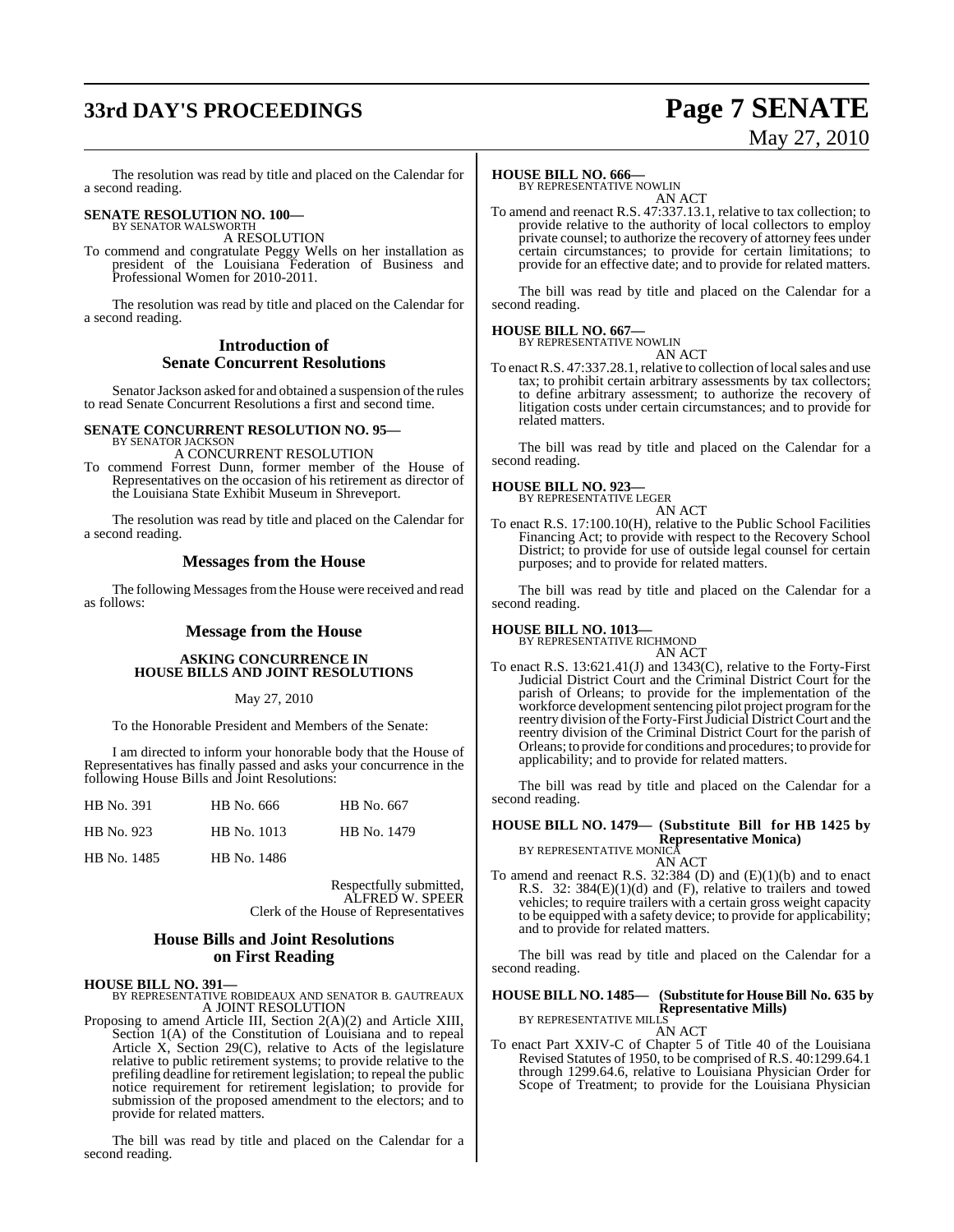### **Page 8 SENATE 33rd DAY'S PROCEEDINGS**

### May 27, 2010

Order for Scope of Treatment program and form; to provide for definitions; to provide for the promulgation of rules and regulations; and to provide for related matters.

The bill was read by title and placed on the Calendar for a second reading.

## **HOUSE BILL NO. 1486— (Substitute for HouseBill No. 926 by**

**Representative Little)**<br>BURFORD, HENRY BURNS, SURRES, BOBBY BADON, BILLIOT,<br>BURFORD, HENRY BURNS, BURRELL, CARMODY, CHAMPAGNE,<br>GIROD JACKSON, LITTLE, LORUSSO, NOWLIN, GARY SMITH, JANE<br>SMITH, ST. GERMAIN, TALBOT, TUCKER, W WOOTON AND SENATOR ADLEY

AN ACT

To enact Chapter 9-B of Title 30 of the Louisiana Revised Statutes of 1950, to be comprised of R.S. 30:961 through 963, relative to the use of surface water; to provide for definitions; to provide for cooperative endeavor agreements to withdraw running surface water; to provide for findings and purpose; to provide for requirements for cooperative endeavor agreements to withdraw running surface water; to provide for the authority of the secretary of the Department of Natural Resources; to provide for legislative intent; and to provide for related matters.

The bill was read by title and placed on the Calendar for a second reading.

#### **House Bills and Joint Resolutions on Second Reading**

#### **HOUSE BILL NO. 107—**

BY REPRESENTATIVES LOPINTO AND BROSSETT AN ACT

To amend and reenact Code of Criminal Procedure Article 211.5(A) and (C) and to enact Code of Criminal Procedure Article  $211.5(D)$ , relative to persons with outstanding warrants for misdemeanor offenses; to provide that a lawenforcement officer may either arrest or release an individual for an outstanding warrant on certain offenses; to provide for exceptions; to provide for the collection of past due court costs, fines, or fees; and to provide for related matters.

The bill was read by title and referred by the President to the Committee on Judiciary B.

#### **HOUSE BILL NO. 468—**

BY REPRESENTATIVE HOFFMANN AN ACT

To amend and reenact R.S.  $17:46(A)(1)(b)$  and  $1170$ , relative to school employees; to provide eligibility for sabbatical leaves to certain certified school nurses, audiologists, educational diagnosticians, and speech-language pathologists employed by state special schools and by city, parish, and other local public school systems; to provide for limitations on such eligibility with respect to fiscal conditions; and to provide for related matters.

The bill was read by title and referred by the President to the Committee on Education.

### **HOUSE BILL NO. 1055—** BY REPRESENTATIVE RICHMOND

AN ACT

To amend and reenact R.S. 17:221(I) and R.S. 36:649(D), to enact R.S. 17:1871(B)(8) and 3217.1(D), and to repeal R.S. 17:14, relative to adult education; to provide for the school attendance of certain studentsin adult education programs; to eliminate the division of adult and community education within the Department of Education; to transfer the responsibility for the provision of adult education programs from the State Board of Elementary and Secondary Education to the Board of Supervisors of Community and Technical Colleges and to provide with respect thereto; to provide for the powers, duties, and functions of the Board of Supervisors of Community and

Technical Colleges; to provide for an effective date of such transfer; and to provide for related matters.

The bill was read by title and referred by the President to the Committee on Education.

#### **HOUSE BILL NO. 1324—**

BY REPRESENTATIVE RICHMOND AN ACT

To repeal R.S. 38:301(C)(2)(e), relative to compensation in expropriation proceedings; and to repeal certain procedures for obtaining compensation in expropriation proceedings.

The bill was read by title and referred by the President to the Committee on Judiciary A.

### **HOUSE BILL NO. 1483— (Substitute for House Bill No. 1360 by Representative Wooton)**<br>BY REPRESENTATIVE WOOTON

AN ACT

To amend and reenact R.S. 22:1924(A)(1) and to enact R.S.  $22:1924(A)(3)$ , relative to insurance fraud; to provide definitions; to establish penalties for knowingly and willfully committing health care fraud; and to provide for related matters.

The bill was read by title and referred by the President to the Committee on Insurance.

#### **HOUSE BILL NO. 1484— (Substitute for HouseBill No. 503 by Representative Danahay)** BY REPRESENTATIVE DANAHAY

AN ACT

To amend and reenact R.S. 26:90(A)(5) and 286(A)(5) and to enact R.S. 26:793(A)(5), relative to homebrew beer; to provide for exceptions to the prohibitions for alcohol of high and low alcoholic content for homebrew beer; to provide for a three-day special event permit for a retail dealer to authorize homebrew on the licensed permits; to provide for purposes for which homebrew beer is authorized; to provide for limitations; to provide for definitions; and to provide for related matters.

The bill was read by title and referred by the President to the Committee on Judiciary B.

#### **HOUSE BILL NO. 1487— (Substitute for House Bill No. 1128 by Representative Leger)** BY REPRESENTATIVE LEGER

AN ACT

To amend and reenact R.S.17:3981(4), 3982(A)(1)(a), 3983(A)(3)(c), and 3991(B)(14) and to enact R.S. 3991(B)(24) and 3996(B)(24) and (25), relative to charter schools; to provide relative to the duties and responsibilities of the State Board of Elementary and SecondaryEducation when reviewing and approving a proposed charter; to provide relative to the duties and responsibilities of a local school board when reviewing and approving a proposed charter; to provide relative to charter requirements; to provide relative to certain exemptions granted charter schools from statutory mandates or other statutory requirements that are applicable to public schools; to provide effective dates; and to provide for related matters.

The bill was read by title and referred by the President to the Committee on Education.

#### **Senate Bills and Joint Resolutions on Second Reading Reported by Committees**

**SENATE BILL NO. 82—** BY SENATOR GUILLORY

AN ACT To amend and reenact R.S. 18:59.2(B), relative to registrars of voters; to provide relative to authorized positions in the office of the registrar of voters in St. Landry Parish; and to provide for related matters.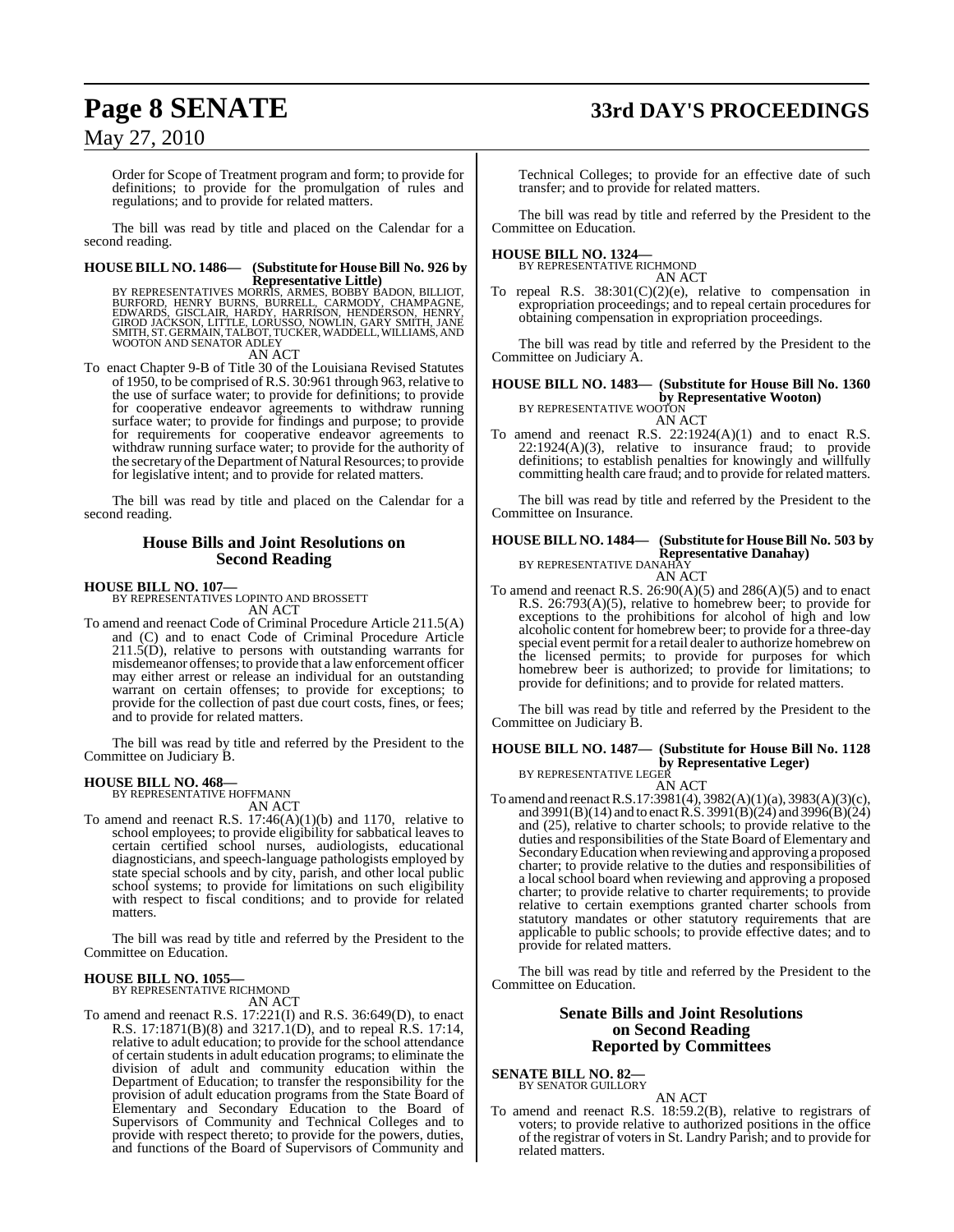### **33rd DAY'S PROCEEDINGS Page 9 SENATE**

# May 27, 2010

Reported with amendments by the Committee on Senate and Governmental Affairs.

#### **SENATE COMMITTEE AMENDMENTS**

Amendments proposed by Senate Committee on Senate and Governmental Affairs to Original Senate Bill No. 82 by Senator Guillory

#### AMENDMENT NO. 1

On page 2, line 1, after "**Parish**" insert "**, subject to annual appropriations of the legislature**"

On motion of Senator Kostelka, the committee amendment was adopted. The amended bill was read by title, ordered engrossed and passed to a third reading.

### **SENATE BILL NO. 272—** BY SENATOR DORSEY

AN ACT

To enact Chapter 2-A of Code Title XII of Code Book III of Title 9 of the Louisiana Revised Statutes of 1950, to be comprised of R.S. 9:3579.1 through 3579.6, relative to the Louisiana Tax Refund Anticipation Loan Act; to provide for legislative intent; to provide for definitions; to provide for fees; to provide for notice; to provide for powers of the commissioner of financial institutions; and to provide for related matters.

Reported by substitute by the Committee on Commerce, Consumer Protection, and International Affairs. The bill was read by title; the committee substitute bill was read.

#### **SENATE BILL NO. — (Substitute of Senate Bill No. 272 by Senator Dorsey)**

BY SENATOR DORSEY AN ACT

To enact Chapter 2-B of Code Title XII of Code Book III of Title 9 of the Louisiana Revised Statutes of 1950, to be comprised of R.S. 9:3579.1 through 3579.4, relative to the Louisiana Tax Refund Anticipation Loan Act; to provide for restrictions; to provide for registration; to provide for disclosure; to provide for powers of the commissioner of financial institutions; and to provide for related matters.

Be it enacted by the Legislature of Louisiana:

Section 1. Chapter 2-B of Code Title XII of Code Book III of Title 9 of the Louisiana Revised Statutes of 1950, to be comprised of R.S. 9:3579.1 through 3579.4, is hereby enacted to read as follows:

**CHAPTER 2-B. LOUISIANA TAX REFUND**

### **ANTICIPATION LOAN ACT**

**§3579.1. Short title**

**This Chapter shall be known and may be cited as the "Louisiana Tax Refund Anticipation Loan Act". §3579.2. Definitions**

**(1) "Borrower" means an individual who receives the proceeds of a refund anticipation loan.**

**(2) "Facilitator" means a person who, for compensation from a borrower or any other person, assists the borrower in applying for or obtaining a refund anticipation loan. "Facilitator" does not include a lender that makes a refund anticipation loan, an affiliate that is a servicer for such a lender, or any person who does not have direct contact with a borrower in connection with applying for or obtaining a refund anticipation loan. For the purposes of this Chapter, a "facilitator" shall also mean the individual or entity that signs the tax return on which the refund anticipation loan is based.**

**(3) "Lender" means a person who extends credit to a borrower in the form of a refund anticipation loan.**

**(4) "Refund anticipation loan" means a loan borrowed by a taxpayer based on the taxpayer's anticipated federal income tax refund.**

**(5) "Refund anticipation loan fee" means a fee imposed or other consideration required by the facilitator or the lender for a refund anticipation loan. The term does not include a fee usually imposed or other consideration usually required by the facilitator in the ordinary course of business for services not** **related to the making of loans, including a fee imposed for tax return preparation or for the electronic filing of a tax return. §3579.3. Restriction on acting as facilitator**

**A. A person may not, individually or in conjunction or cooperation with another person, act as a facilitator unless he complies with all of the following requirements:**

**(1) Is engaged in the business of preparing tax returns, or employed by a person engaged in the business of preparing tax returns.**

**(2) Is primarily involved in financial services or tax preparations.**

**(3) Is authorized by the Internal Revenue Service as an e-file provider.**

**B. This Section shall not apply to any of the following entities:**

**(1) Banks, thrifts, savings associations, industrial banks, or credit unions operating under the laws of the United States or this state.**

**(2) An affiliate that is a servicer of an entity described in Paragraph (1) of this Subsection, operating under the name of that entity.**

**(3) Any person or entity that acts solely as an intermediary and does not interact directly with a taxpayer in the making of the refund anticipation loan.**

**§3579.4. Disclosure requirements**

**A. A facilitator shall discuss with and clearly disclose to a borrower, after the borrower'stax return has been prepared and before the loan is closed, all of the following items:**

**(1) The refund anticipation loan fee schedule.**

**(2) A written statement disclosing all of the following items: (a) That a refund anticipation loan is a loan and is not the borrower's actual income tax refund.**

**(b) That the taxpayer may file an income tax return electronically without applying for a refund anticipation loan.**

**(c) That the borrower is responsible for repayment of the loan and related fees if the tax refund is not paid or is insufficient to repay the loan.**

**(d) Any fee that will be charged if the loan is not approved.**

**(e) The average time, as published by the Internal Revenue Service, within which a taxpayer can expect to receive a refund for an income tax return filed by either of the following methods:**

**(i) Electronically, and the refund is delivered by either of the following methods:**

**(aa) Deposited directly into the taxpayer's bank account. (bb) Mailed to the taxpayer.**

**(ii) By mail, and the refund is delivered by either of the following methods:**

**(aa) Deposited directly into the taxpayer's financial institution account.**

**(bb) Mailed to the taxpayer.**

**(f) That the Internal Revenue Service does not make either of the following guarantees:**

**(i) Payment of the full amount of the anticipated refund.**

**(ii) A specific date on which it will mail a refund or deposit the refund into a taxpayer's financial institution account.**

**(g) The estimated time within which the proceeds of the refund anticipation loan will be paid to the borrower if the loan is approved.**

**(3) All of the following information,specific to the borrower: (a) The estimated total fees for the loan.**

**(b) The estimated annual percentage rate for the loan, calculated using the guidelines established under the Truth in Lending Act (15 U.S.C. Section 1601 et seq.).**

**B. A refund anticipation loan fee schedule required by Paragraph (1) of Subsection A of this Section, shall be a listing or table of refund anticipation loan fees charged by the lender for refund anticipation loan amounts. The schedule shall include all of the following:**

**(1) Each fee imposed related to the making of a refund anticipation loan listed separately.**

**(2) The total amount of fees imposed related to the making of a refund anticipation loan.**

**(3) For each stated loan amount, the estimated annual percentage rate for the loan, calculated using the guidelines**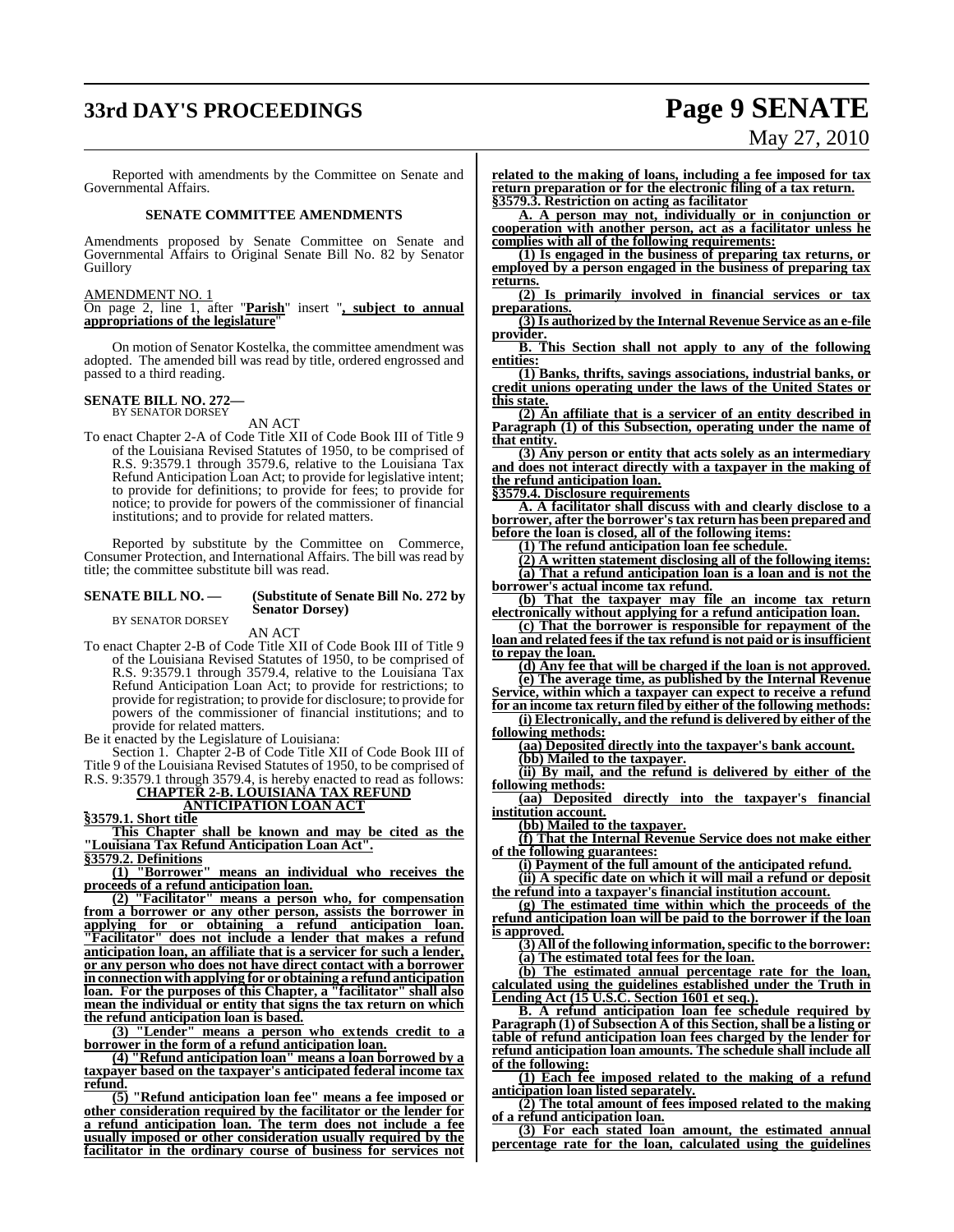## **Page 10 SENATE 33rd DAY'S PROCEEDINGS**

May 27, 2010

**established under the Truth in Lending Act (15 U.S.C. Section 1601 et seq.).**

**C. Tax preparers who facilitate refund anticipation loans shall post the schedule of fees imposed by the facilitator for making refund anticipation loans, in a conspicuous manner at the tax preparer's location.**

Section 2. This Act shall become effective on January 1, 2011.

On motion of Senator Duplessis, the committee substitute bill was adopted and becomes Senate Bill No. 805 by Senator Dorsey, substitute for Senate Bill No. 272 by Senator Dorsey.

#### **SENATE BILL NO. —805 (Substitute of Senate Bill No. 272 by Senator Dorsey)**

BY SENATOR DORSEY AN ACT

To enact Chapter 2-B of Code Title XII of Code Book III of Title 9 of the Louisiana Revised Statutes of 1950, to be comprised of R.S. 9:3579.1 through 3579.4, relative to the Louisiana Tax Refund Anticipation Loan Act; to provide for restrictions; to provide for registration; to provide for disclosure; to provide for powers of the commissioner of financial institutions; and to provide for related matters.

The bill was read by title and placed on the Calendar for a second reading.

#### **SENATE BILL NO. 507—** BY SENATOR JACKSON

AN ACT

To amend and reenact R.S. 42:1132(D), 1134(N), and 1157(A)(1) and (3) and to enact Chapter 46 of Title 33 of the Louisiana Revised Statutes of 1950, to be comprised of R.S. 33:9661 through 9669, relative to the regulation of lobbying; to provide for the regulation of lobbying of local government; to provide for the reporting of certain expenditures by principals and employers of lobbyists; to provide definitions; to provide for registration, reporting, and disclosure; to provide for administration and enforcement; to provide for penalties; and to provide for related matters.

Reported favorably by the Committee on Senate and Governmental Affairs. The bill was read by title, ordered engrossed and passed to a third reading.

### **SENATE BILL NO. 515—** BY SENATOR KOSTELKA

AN ACT

To amend and reenact R.S. 44:4.1(B)(10), relative to public records; to provide relative to exceptions to public records law for certain records; and to provide for related matters.

Reported with amendments by the Committee on Senate and Governmental Affairs.

#### **SENATE COMMITTEE AMENDMENTS**

Amendments proposed by Senate Committee on Senate and Governmental Affairs to Original Senate Bill No. 515 by Senator Kostelka

AMENDMENT NO. 1

On page 1, line 2, after "R.S. 44:4.1(B)(10)" insert "and (25)"

AMENDMENT NO. 2 On page 1, line 6, after "R.S. 44:4.1(B)(10)" delete "is" and insert "and (25) are"

AMENDMENT NO. 3

On page 1, after line 17, insert the following: "(25) R.S. 42:6.1, 57, 1111, 1116.1, 1141, 1158**, 1161**

\* \* \* Section 2. This Act shall become effective upon signature by the governor or, if not signed by the governor, upon expiration of the time for bills to become law without signature by the governor, as provided by Article III, Section 18 of the Constitution of Louisiana. If vetoed by the governor and subsequently approved by the legislature, this Act shall become effective on the day following such approval."

On motion of Senator Kostelka, the committee amendment was adopted. The amended bill was read by title, ordered engrossed and passed to a third reading.

#### **SENATE BILL NO. 554—** BY SENATOR GUILLORY

AN ACT

To enact R.S. 15:569(D) and R.S. 49:967(E) and (F), relative to the Administrative Procedure Act; to provide that the Administrative Procedure Act does not apply to certain actions of the Department of Public Safety and Corrections; and to provide for related matters.

Reported favorably by the Committee on Senate and Governmental Affairs. The bill was read by title, ordered engrossed and passed to a third reading.

**SENATE BILL NO. 563—** BY SENATOR CHEEK

AN ACT

To enact R.S. 46:2742(D), relative to the nursing home reimbursement methodology; to provide for certain monies collected by the Department of Health and Hospitals to be deposited into the Medicaid Trust Fund for the Elderly; and to provide for related matters.

Reported favorably by the Committee on Health and Welfare. The bill was read by title, ordered engrossed and passed to a third reading.

#### **SENATE BILL NO. 593—**

BY SENATOR ADLEY

AN ACT

To amend and reenact R.S. 44:5, relative to public records; to provide for the application of public records law to records of the office of the governor; to provide exceptions; and to provide for related matters.

Reported with amendments by the Committee on Senate and Governmental Affairs.

#### **SENATE COMMITTEE AMENDMENTS**

Amendments proposed by Senate Committee on Senate and Governmental Affairs to Original Senate Bill No. 593 by Senator Adley

AMENDMENT NO. 1 On page 2, line 13, after "**staff**" change "**shall**" to "**may**"

AMENDMENT NO. 2 On page 2, line 24, after "**confidential**" insert "**for a period not to** exceed seven days following the scheduled event<sup>'</sup>

AMENDMENT NO. 3 On page 3, line 2, after "**Paragraph**" change "**(1)**" to "**(2)**"

AMENDMENT NO. 4

On page 3, between lines 4 and 5, insert the following: "**(5) The provisions of Paragraph (2) of this Subsection shall not apply to any record of the office of the governor relative to fiscal or budgetary matters.**"

AMENDMENT NO. 5 On page 3, line 5, at the beginning of the line change "**(5)**" to "**(6)**"

AMENDMENT NO. 6

On page 3, line 29, after "**counsel,**" insert "**and**" and after "**director of policy,**" delete the remainder of the line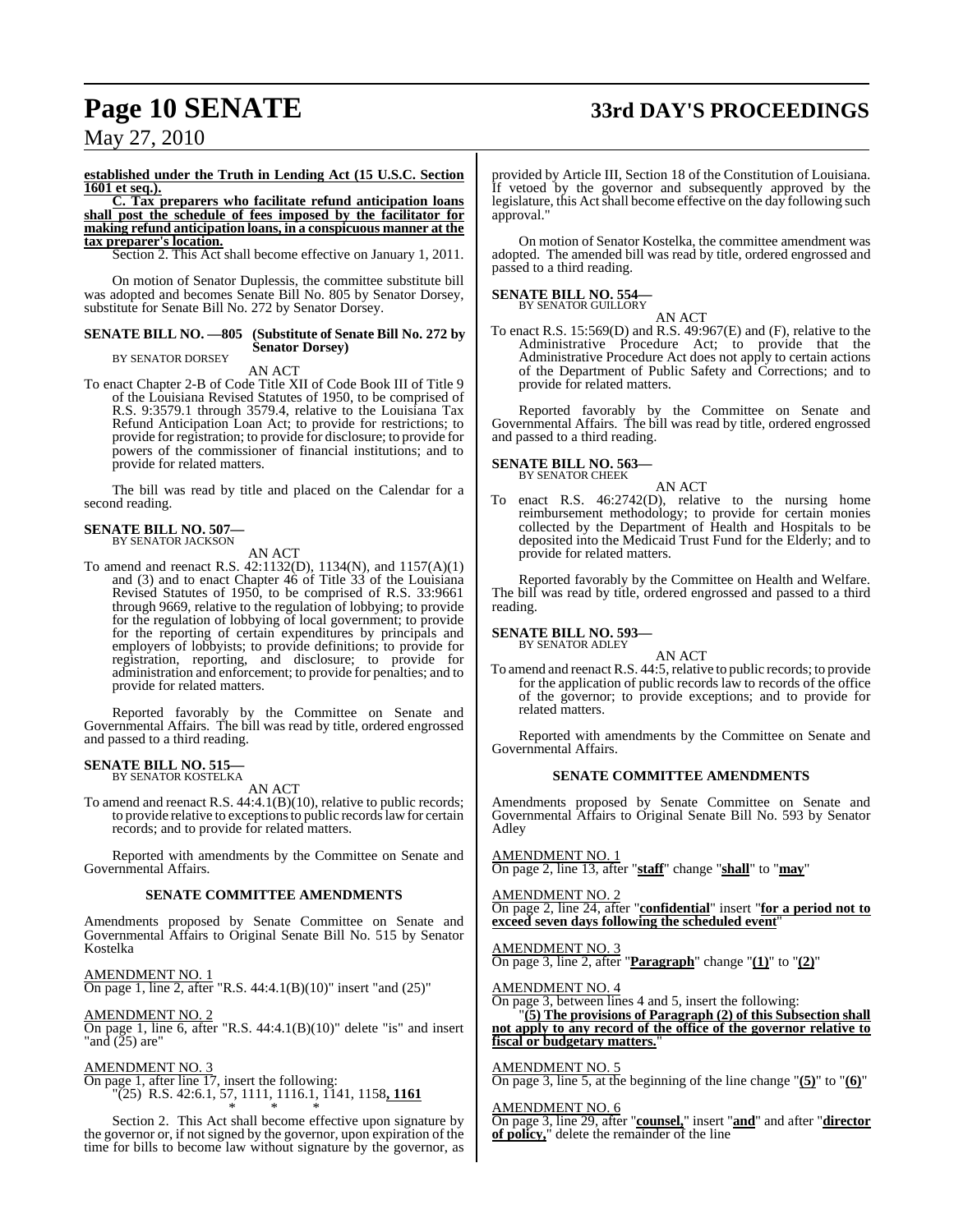### **33rd DAY'S PROCEEDINGS Page 11 SENATE**

# May 27, 2010

#### AMENDMENT NO. 7 On page 4, delete line 1

AMENDMENT NO. 8 On page 4, line 2, delete "**members of their staffs,**"

#### AMENDMENT NO. 9

On page 4, line 10, after "**applicable.**" insert the following: "**After the lapse of ten years, the records of the office of the governor, as maintained by the state archivist and deposited with the state archives program pursuant to R.S. 44:417, shall be public record.**"

On motion of Senator Kostelka, the committee amendment was adopted. The amended bill was read by title, ordered engrossed and passed to a third reading.

### **SENATE BILL NO. 766—** BY SENATOR MCPHERSON

AN ACT

To enact Part II of Chapter 58 of Title 46 of the Louisiana Revised Statutes of 1950, to be comprised of R.S. 46:2745 and 2746, relative to reimbursement methodology for mental health services; to direct the Department of Health and Hospitals to establish a uniform reimbursement methodology for community mental health centers and community mental health clinics; to direct the department to promulgate rules and regulations relative to the uniform reimbursement methodology; and to provide for related matters.

Reported by substitute by the Committee on Health and Welfare. The bill was read by title; the committee substitute bill was read.

#### **SENATE BILL NO. — (Substitute of Senate Bill No. 766 by Senator McPherson)** BY SENATOR MCPHERSON

AN ACT

To enact Part II of Chapter 58 of Title 46 of the Louisiana Revised Statutes of 1950, to be comprised of R.S. 46:2745 and 2746, relative to reimbursement methodology for mental health services; to direct the Department of Health and Hospitals to establish a common reimbursement methodology for community mental health centers and community mental health clinics; to direct the department to promulgate rules and regulations relative to the uniform reimbursement methodology; and to provide for related matters.

Be it enacted by the Legislature of Louisiana:

Section 1. Part II of Chapter 58 of Title 46 of the Louisiana Revised Statutes of 1950, comprised of R.S. 46:2745 and 2746, is hereby enacted to read as follows:

#### **PART II. REIMBURSEMENT METHODOLOGY FOR COMMUNITY MENTAL HEALTH CENTERS AND COMMUNITY MENTAL HEALTH CLINICS §2745. Legislative findings and purpose**

**A.(1) The current methodology for reimbursement for services to indigent and Medicaid recipients for mental health services results in a significant discrepancy between payment rates for community mental health centers and community mental health clinics.**

**(2) The current methodology has resulted in ready access to mental health servicesfor persons covered by Medicare and other health insurance programs, while indigent and Medicaid patients are often unable to access desperately needed mental health services.**

**(3) The Patient Protection and Affordable Care Act, hereinafter referred to as the "Act", provides that beginning April 1, 2011, in order to meet the definition of a community mental health center, forty percent of the services provided by such centers must be provided to non-Medicare recipients. Currently, Louisiana's community mental health centers serve a Medicare insured clientele that receives approximately ninety percent of their total services and generates in excess of eightyfive million dollars for our state's economy. If Louisiana's** **community mental health centers cannot meet the forty percent threshold mandated by the Act, that funding could be substantially reduced or entirely lost.**

**(4) The Act also expands Medicaid eligibility income limits to one hundred and thirty-three percent of the federal poverty limit beginning in 2014. The Department of Health and Hospitals estimates that may add as many as six hundred thousand Louisiana residents to the Medicaid program, meaning that almost forty percent of our population will be insured by Medicaid, making it virtually impossible for Louisiana-based community mental health centers to meet the payor mix threshold mandated by the Act if they are not permitted to provide services to our Medicaid population.**

**(5) Currently, community mental health centers are certified by the Centers for Medicare and Medicaid Services. While Department of Health and Hospitals does license mental health clinics, it does not license mental health centers. Executive Order BJ 08-24, authorized the department to begin accepting applications for enrollment in the Medicaid program from Medicare-certified community mental health centers for purposes of adjudicating crossover claims from the Medicare program. The executive order also provided for the department to begin licensing and accepting applications for enrollment in the Medicaid program from new mental health clinics upon publication and promulgation of rules and regulations providing for a revised reimbursement system and standards of participation** for mental health clinics. These rules have not yet **been published by the Department of Health and Hospitals.**

**B. The purpose of this Part is to propose changes to the reimbursement methodology for community mental health centers and community mental health clinics reimbursed through the office of mental health and the Medicaid program to ensure that such centers and clinics are paid in accordance with R.S. 46:2746.**

**§2746. Reimbursement methodology; rules and regulations**

**A. The Department of Health and Hospitals shall work with stakeholders to develop a common reimbursement methodology for freestanding Medicare certified community mental health centers and community mental health clinics. Such methodology shall include a requirement that all providers be enrolled in the Medicare program and be deemed eligible for participation in Medicaid and certified by the Louisiana Association for Behavioral Health.**

**B. No later than January 1, 2010, the department shall issue a notice of intent to promulgate rules and regulations, in accordance with the Administrative Procedure Act, to provide for a common reimbursement system.**

Section 2. The Louisiana State Law Institute is hereby directed to place the provisions ofR.S. 46: 2741 through 2744 in their entirety within Part I of Chapter 58 of Title 46 of the Louisiana Revised Statutes of 1950, and to designate Chapter 58 as "Reimbursement Methodology" and Part I as "Reimbursement Methodology of Nursing Homes".

On motion of Senator Mount, the committee substitute bill was adopted and becomes Senate Bill No. 806 by Senator McPherson, substitute for Senate Bill No. 766 by Senator McPherson.

### **SENATE BILL NO. 806— (Substitute of Senate Bill No. 766 by Senator McPherson)** BY SENATOR MCPHERSON

AN ACT

To enact Part II of Chapter 58 of Title 46 of the Louisiana Revised Statutes of 1950, to be comprised of R.S. 46:2745 and 2746, relative to reimbursement methodology for mental health services; to direct the Department of Health and Hospitals to establish a common reimbursement methodology for community mental health centers and community mental health clinics; to direct the department to promulgate rules and regulations relative to the uniform reimbursement methodology; and to provide for related matters.

The bill was read by title and placed on the Calendar for a second reading.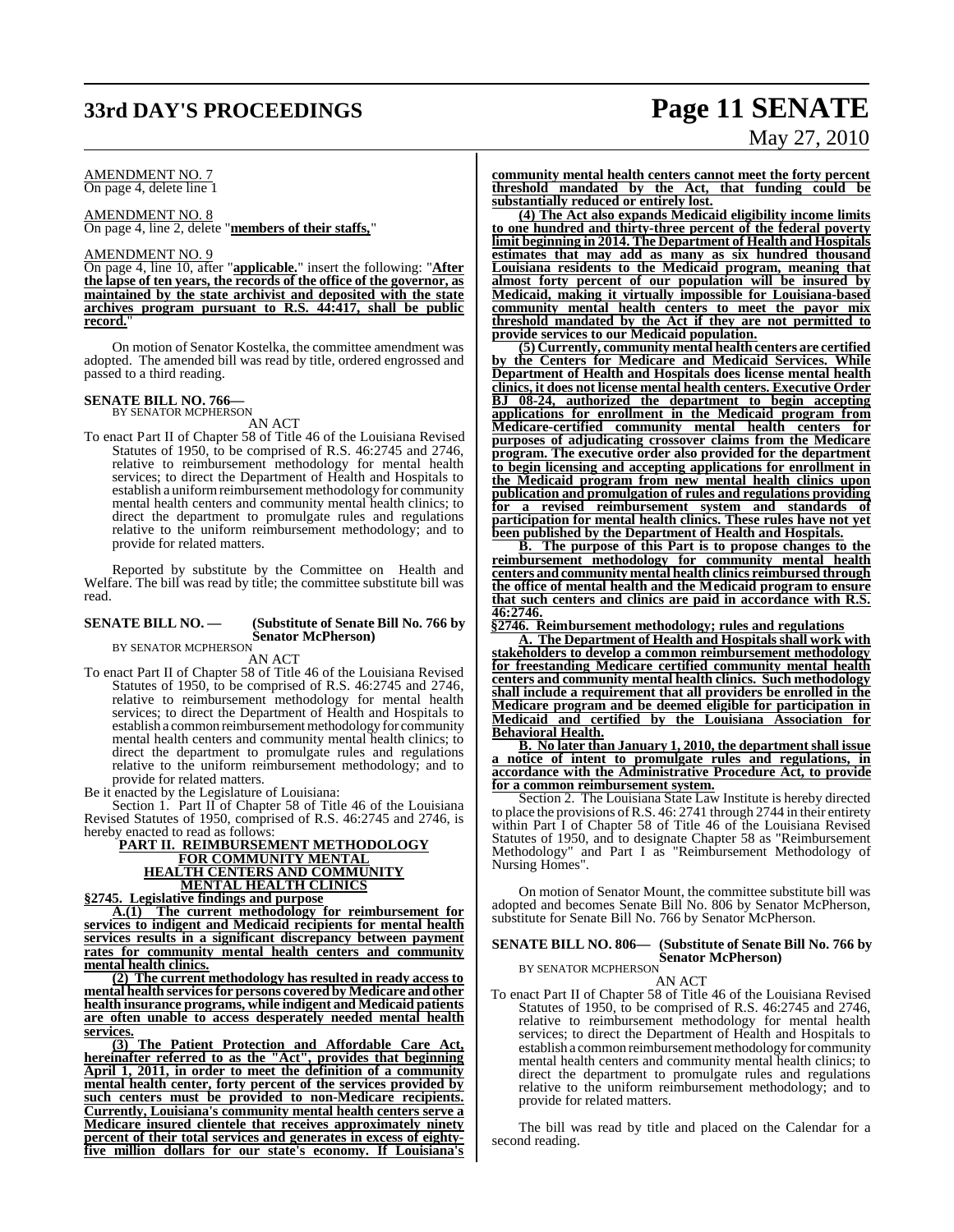### May 27, 2010

### **House Bills and Joint Resolutions on Second Reading Reported by Committees**

### **HOUSE BILL NO. 174—** BY REPRESENTATIVE EDWARDS

AN ACT

To enact R.S. 49:191(5)(b) and to repeal R.S. 49:191(3)(p), relative to the Department of Veterans Affairs, including provisions to provide for the re-creation of the Department of Veterans Affairs and the statutory entities made a part of the department by law; to provide for the effective termination date for all statutory authority for the existence of such statutory entities; and to provide for related matters.

Reported favorably by the Committee on Health and Welfare. The bill was read by title and referred to the Legislative Bureau.

### **HOUSE BILL NO. 203—** BY REPRESENTATIVE TALBOT

AN ACT

To amend and reenact R.S. 22:341(C), relative to foreign and alien insurers; to provide relative to return of deposit upon withdrawal from the state; and to provide for related matters.

Reported favorably by the Committee on Insurance. The bill was read by title and referred to the Legislative Bureau.

### **HOUSE BILL NO. 206—** BY REPRESENTATIVE FANNIN

AN ACT

To enact R.S. 40:1730.28(A)(3)(f), relative to building codes; to prohibit the adoption of a code orregulation requiring sprinklers in one- and two-family dwellings; to prohibit the adoption of an ordinance requiring sprinklers in one- and two-family dwellings; and to provide for related matters.

Reported favorably by the Committee on Commerce, Consumer Protection, and International Affairs. The bill was read by title and referred to the Legislative Bureau.

#### **HOUSE BILL NO. 282—** BY REPRESENTATIVE ROY

AN ACT

To amend and reenact R.S.  $9:3550(G)(3)(a)(iv)$  and to enact R.S. 22:887(I), relative to insurance policies and contracts; to provide relative to reinstatement of insurance policies and contracts subsequent to cancellation; and to provide for related matters.

Reported with amendments by the Committee on Insurance

#### **SENATE COMMITTEE AMENDMENTS**

Amendments proposed by Senate Committee on Insurance to Reengrossed House Bill No. 282 by Representative Roy

#### AMENDMENT NO. 1

On page 1, line 2, after "reenact" delete the remainder of the line and insert the following: "R.S.  $9:3550(D)(2)$ ,  $(G)(2)$  and  $(3)(a)(iv)$  and R.S. 22:905(2) and to enact R.S. 22:887(I), relative to"

#### AMENDMENT NO. 2

On page 1, line 3, after "contracts;" insert "to provide with respect to written notice required before lapsing life policies;

#### AMENDMENT NO. 3

On page 1, line 6, after "Section 1." delete the remainder of the line and insert the following: "R.S.  $9:3550(D)(2)$ ,  $(G)(2)$  and  $(3)(a)(iv)$  are hereby amended and reenacted to read as

#### AMENDMENT NO. 4

On page 1, between lines 9 and 10, insert the following:  $\overline{D}$ . \* \* \*

### **Page 12 SENATE 33rd DAY'S PROCEEDINGS**

(2) Upon accepting, funding, or declining a premium finance agreement of a related insurance contract primarily for personal, family, or household use, when the premiums were paid or were to be paid to the providing insurance agent, the premium finance company shall deliver or mail accountable written or electronic notification within five business days advising the insurer, managing general agent, or general agent of its action to accept, fund, or decline the premium finance agreement. The notification shall state the insured's full name and address, the producing insurance agent's full name and address, the total policy cost, and the premiums that were paid to the producing insurance agent, or that the payment of premium was declined. With respect to commercial policies, the insurer, managing general agent, or general agent receiving notification shall deliver or mail accountable written or electronic notification within ten business days advising the premium finance company that an insurance contract or contracts or endorsements listed in and related to the premium finance agreement was not issued." \* \* \*

#### AMENDMENT NO. 5

On page 1, between lines 11 and 12, insert the following:

"(2) Upon default of the insurance premium finance agreement by the debtor, the premium finance company shall mail or send an electronic notice of cancellation to the insured, at his last known mailing or electronic address as shown on the records of the insurance premium finance company. In the event the default is timely cured, the premium finance company shall, within three business days from the time the default was cured, mail or send electronic notice of rescission of the cancellation notice to the insured, at his last known mailing or electronic address as shown on the records of the premium finance company and to all other parties who had previously been sent notice of cancellation. In the event the default is not timely cured as provided herein and the insurance policy is canceled pursuant to the terms of the insurance premium finance agreement, a copy of the notice of cancellation of the insurance contract shall also be sent to the insurance agent negotiating the related insurance contract whose name and place of business appears on the insurance premium finance agreement. Such notice of cancellation shall also state the name of any governmental agency, holder of a security interest in the insured property, or third party also requiring notice of cancellation as shown on the insurance premium finance agreement."

#### AMENDMENT NO. 6

On page 2, line 5, delete "Any premium" and delete lines 6 through 10 in their entirety.

#### AMENDMENT NO. 7

On page 2, line 12, between "Section 2." and "R.S. 22:887(I)" insert the following: "R.S. 22:905(2) is hereby amended and reenacted and"

#### AMENDMENT NO. 8

On page 2, below line 19, add the following:

"§905. Written notice required before lapsing life policies

No life insurer shall within one year after default in payment of any premium, installment, loan or interest, declare forfeited or lapsed any policy issued or renewed, and not issued upon the payment of monthly or weekly premiums or for a term of one year or less, for non-payment when due of any premium, installment, loan or interest, or any portion thereof required by the terms of the policy to be paid, unless a written or printed notice stating:

#### \* \* \* (2) The place where it shall be paid and the person to whom the same is payable, shall have been duly addressed and mailed to the person whose life is insured  $\sigma$  and the assignee of the policy if notice of the assignment has been given to the insurer, at the last known post office address of such insured or assignee, postage prepaid by the insurer or any person appointed by it to collect such payment, at least fifteen and not more than forty-five days prior to the date when the same is payable.

\* \* \*"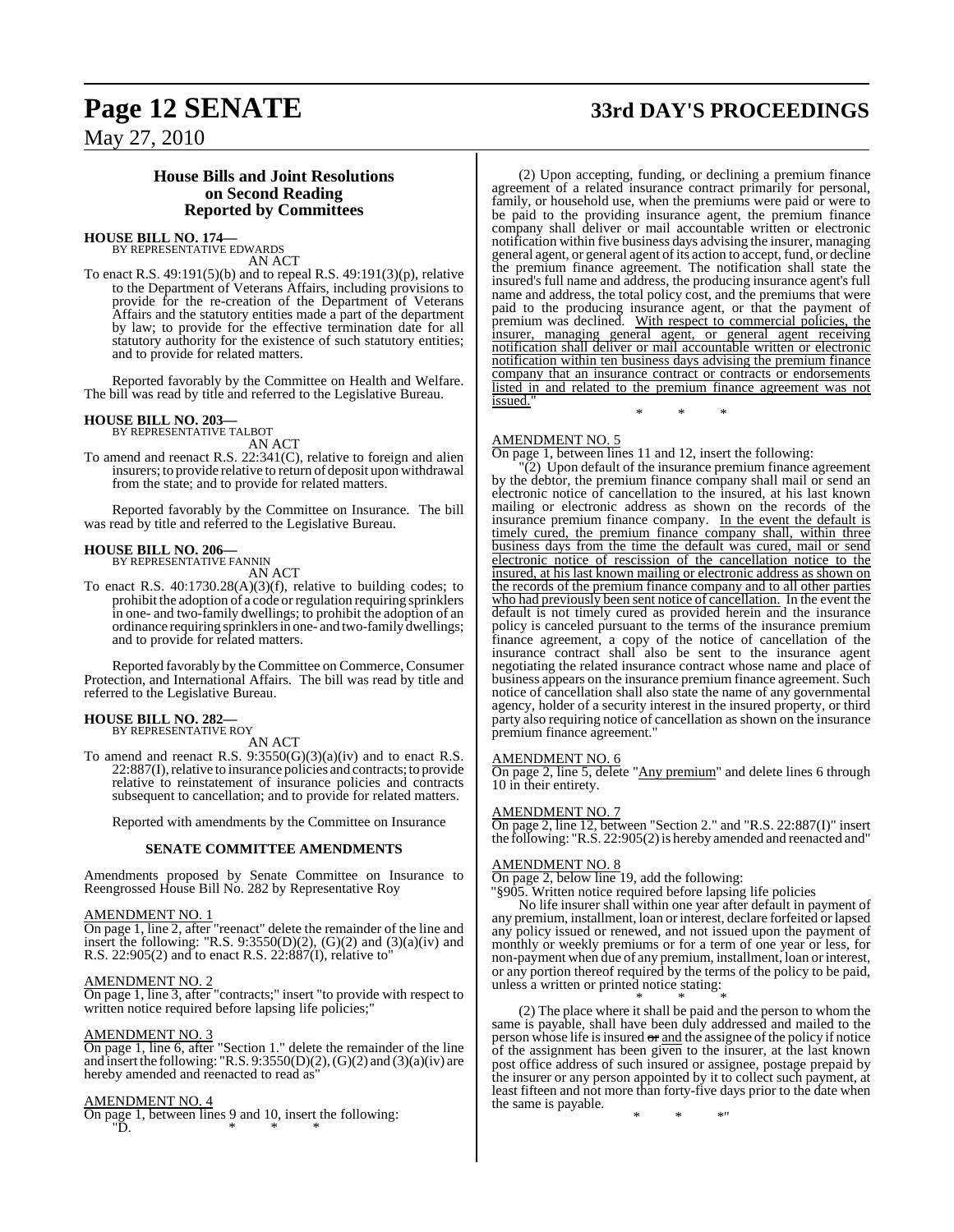# **33rd DAY'S PROCEEDINGS Page 13 SENATE**

# May 27, 2010

On motion of Senator Hebert, the committee amendment was adopted. The amended bill was read by title and referred to the Legislative Bureau.

### **HOUSE BILL NO. 296—** BY REPRESENTATIVE HUTTER

AN ACT

To amend and reenact R.S. 42:1123(26), relative to the Code of Governmental Ethics; to allow the acceptance of certain gifts by public servants under certain circumstances; and to provide for related matters.

Reported favorably by the Committee on Senate and Governmental Affairs. The bill was read by title and referred to the Legislative Bureau.

### **HOUSE BILL NO. 337—** BY REPRESENTATIVE LEBAS

AN ACT

To enact R.S. 22:1856(F), relative to pharmacy claims; to provide relative to determination of processing fees on such claims; and to provide for related matters.

Reported with amendments by the Committee on Insurance.

#### **SENATE COMMITTEE AMENDMENTS**

Amendments proposed by Senate Committee on Insurance to Engrossed House Bill No. 337 by Representative LeBas

#### AMENDMENT NO. 1

On page 1, below line 11, add the following:

"Section 2. This Actshall become effective on January 1, 2011."

On motion of Senator Hebert, the committee amendment was adopted. The amended bill was read by title and referred to the Legislative Bureau.

# **HOUSE BILL NO. 338—** BY REPRESENTATIVE MONICA AN ACT

To amend and reenact R.S. 22:1806.2(7) and 1806.3(G) and to enact R.S. 22:1806.1(B)(4), relative to regulation of home service contract providers by the commissioner of insurance; to provide for definitions; to provide for exemptions; and to provide for related matters.

Reported favorably by the Committee on Insurance. The bill was read by title and referred to the Legislative Bureau.

### **HOUSE BILL NO. 341—** BY REPRESENTATIVE SMILEY

AN ACT

To amend and reenact R.S. 37:683(B)(3), relative to terms for appointments to the Louisiana Professional Engineering and Land Surveying Board ; to provide for a two-year term for one of the licensed professional land surveyor appointees; and to provide for related matters.

Reported with amendments by the Committee on Commerce, Consumer Protection, and International Affairs.

#### **SENATE COMMITTEE AMENDMENTS**

Amendments proposed by Senate Committee on Commerce, Consumer Protection and International Affairs to Reengrossed House Bill No. 341 by Representative Smiley

#### AMENDMENT NO. 1

On page 1, delete lines 3 and 4 and insert "Professional Engineering and Land Surveying Board; to provide relative to terms of certain appointments; and to provide for"

#### AMENDMENT NO. 2

On page 1, line 12, after "(3)" insert " $(a)$ "

#### AMENDMENT NO. 3

On page 1, delete lines 13 and 14 and insert: "more than six years. All appointments shall be for such periods of time as to ensure that the terms of not more than two board members end per year, and shall expire on"

#### AMENDMENT NO. 4

On page 1, delete line 19 and insert: "original expiration year.

(b) Notwithstanding any provision of this Paragraph to the contrary, the term of the licensed professional land surveyor scheduled to expire on March 31, 2010, shall be extended to March 31, 2012. The term scheduled to expire on March 31, 2012, of the licensed professional engineer in government employment shall be extended to March 31, 2015. The provisions of this Subparagraph shall expire on April 1, 2015."

#### AMENDMENT NO. 5

On page 2, delete lines 1 and 2

On motion of Senator Duplessis, the committee amendment was adopted. The amended bill was read by title and referred to the Legislative Bureau.

#### **HOUSE BILL NO. 343—**

BY REPRESENTATIVE WILLMOTT AN ACT

To amend and reenact R.S. 37:935, relative to the practice of registered nursing; to provide authority for registered nurses to administer anesthetic agents through perineural catheters; and to provide for related matters.

Reported favorably by the Committee on Health and Welfare. The bill was read by title and referred to the Legislative Bureau.

#### **HOUSE BILL NO. 368—**

BY REPRESENTATIVE ARNOLD AN ACT

To enact R.S. 6:969.18(A)(5), relative to fees or expenses charged by an extender of credit; to allow for fees and expenses incurred in connection with the financing of a manufactured home; and to provide for related matters.

Reported favorably by the Committee on Commerce, Consumer Protection, and International Affairs. The bill was read by title and referred to the Legislative Bureau.

### **HOUSE BILL NO. 382—** BY REPRESENTATIVE ST. GERMAIN

AN ACT

To amend and reenact R.S. 40:1582(B), relative to emergency elevator access; to require a new elevator installed in a commercial building with five or fewer stories to operate with the fire emergency master key; and to provide for related matters.

Reported favorably by the Committee on Commerce, Consumer Protection, and International Affairs. The bill was read by title and referred to the Legislative Bureau.

#### **HOUSE BILL NO. 386—**

BY REPRESENTATIVE HUTTER AN ACT

amend and reenact R.S.  $51:935.1(A)(1)(a)$  and (2),  $(B)(4)$ (introductory paragraph), and  $(E)(1)(a)$ , to enact R.S.  $51:935.1(B)(4)(f)$  through (1) and (6), and to repeal R.S. 51:935.1(A)(3), relative to the Department of Economic Development; to require an annual report; to require the report to be submitted electronically to each member of the Legislature of Louisiana; to require reporting of each local or regional economic development commission participating in the development of prospective businesses; to require the reporting of jobs created and retained; to require the reporting of revenue; to require a listing of successful businesses from fiscal years previously reported; to require the reporting of workers trained to meet needs; and to provide for related matters.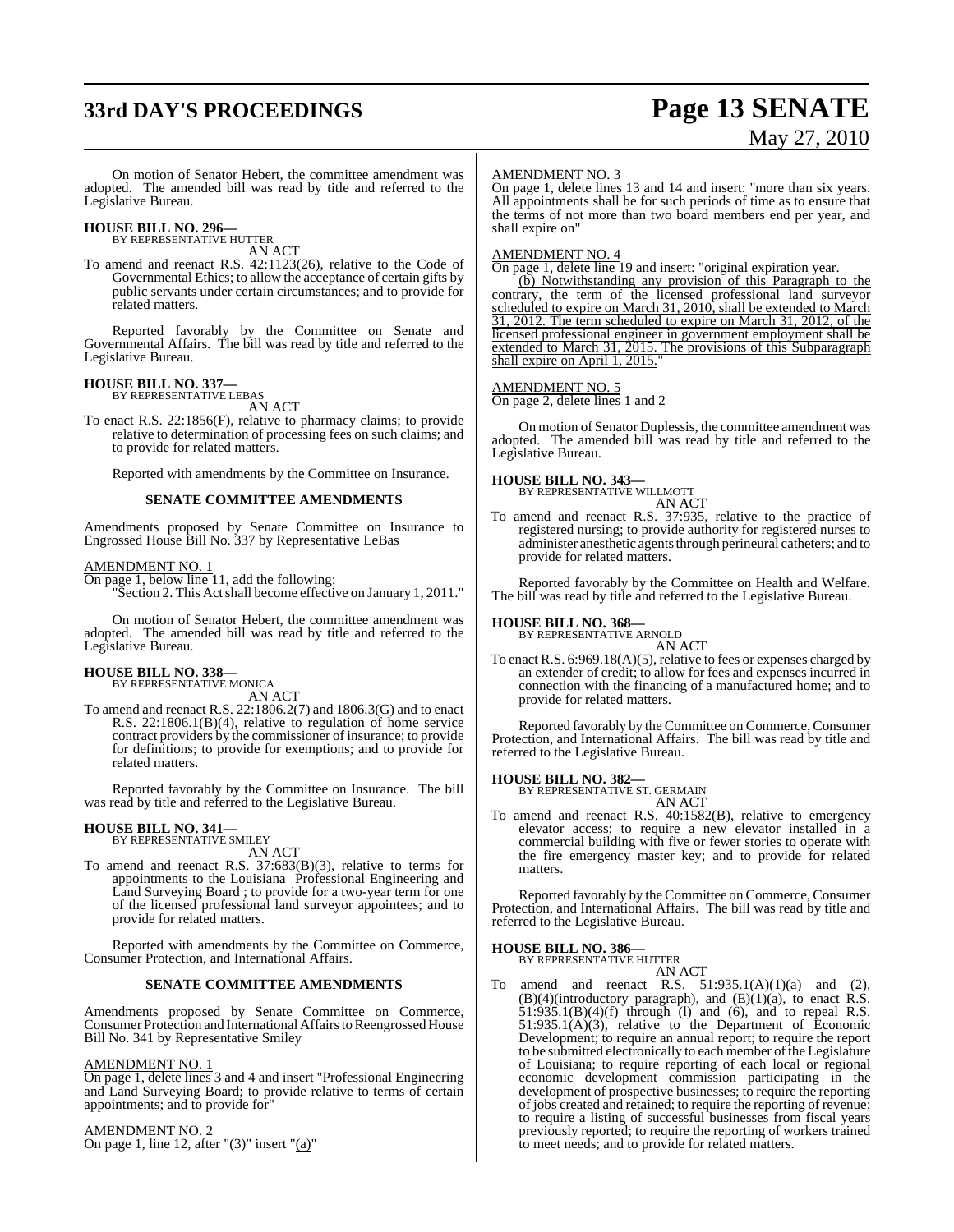## **Page 14 SENATE 33rd DAY'S PROCEEDINGS**

### May 27, 2010

Reported favorably by the Committee on Commerce, Consumer Protection, and International Affairs. The bill was read by title and referred to the Legislative Bureau.

### **HOUSE BILL NO. 406—** BY REPRESENTATIVE WADDELL

AN ACT

To amend and reenact R.S. 51:2361(B)(2) and 2365(D) and to enact R.S. 51:2361(B)(3) and (4), relative to certain economic development funds; to provide relative to the reports on expenditures related to such funds; and to provide for related matters.

Reported favorably by the Committee on Commerce, Consumer Protection, and International Affairs. The bill was read by title and referred to the Legislative Bureau.

#### **HOUSE BILL NO. 449—** BY REPRESENTATIVE NOWLIN

AN ACT

To amend and reenactR.S. 37:687(A), 690(A), 693(B)(4)(a), 697(A), and 698(A)(7) and (10), (D), (E), (F), (G), (K), and (M), 700(D), (E), (F),  $(G)$ ,  $(K)$ ,  $(M)$ , and  $(Q)$  and to enact R.S. 37:700(A)(11), relative to the Louisiana Professional Engineering and Land Surveying Board; to change the name of the executive secretary of the board to the executive director; to provide for a change to minimum requirements for licensure of a land surveyor; to provide for changes to disciplinary and enforcement proceedings by the board; to provide for changes to complaint review committees within the board; to provide for powers and duties of complaint review committees; and to provide for related matters.

Reported favorably by the Committee on Commerce, Consumer Protection, and International Affairs. The bill was read by title and referred to the Legislative Bureau.

#### **HOUSE BILL NO. 452—**

BY REPRESENTATIVE ARNOLD

AN ACT To amend and reenact R.S. 6:969.6(23) and (29), 969.35(A)(2), 969.42, the heading of Part VIII of Chapter 10-B of Title 6 of the Louisiana Revised Statutes of 1950, and 969.51 and to enact R.S. 6:969.6(34) and (35), 969.52, 969.53, and 969.54, relative to the Louisiana Motor Vehicle Sales Finance Act; to provide for changes in definitions; to provide for new definitions; to provide for debt waiver or debt forgiveness agreements; to provide for requirements of GAP coverage; to provide for liability, disclosures, or cancellations regarding debt waiver or debt forgiveness agreements; and to provide for related matters.

Reported favorably by the Committee on Commerce, Consumer Protection, and International Affairs. The bill was read by title and referred to the Legislative Bureau.

## **HOUSE BILL NO. 463—** BY REPRESENTATIVE KLECKLEY

AN ACT

To amend and reenact R.S. 22:851(A), 852(B), 853(B), 854(A),  $855(A)(1)$ ,  $(B)(1)$  and  $(2)(a)$  and  $(b)$ ,  $(C)$ ,  $(D)(2)$ ,  $(G)$ , and  $(H)$ , 856(introductory paragraph), 857, 860(A) and (B)(introductory paragraph),  $861(B)$  and (F),  $862(2)$  and (5),  $863(A)$ ,  $864(B)(4)$ ,  $(5)$ , and  $(8)$ , and  $(C)$ , 865(introductory paragraph) and  $(1)$ , 866,  $867$ ,  $868(A)$ (introductory paragraph) and  $(I)$  and  $(B)$ ,  $871$ ,  $875$ through 878, 879(introductory paragraph) and (2) and (3), 880, 882(1) through (5),  $883(C)(5)(c)$  and (d),  $884, 885(A)$ , (C), and (D), 886, 887 $(A)$ (introductory paragraph) and  $(1)(b)$  and  $(2)$ ,  $(B)$ ,  $(D)(1)$ ,  $(E)$ ,  $(G)(2)$ , and  $(H)$ , and  $888(B)(1)$  and  $(2)$ ,  $(C)$ , (D), and (E), relative to technical recodification of certain provisions of the Louisiana Insurance Code relative to general insurance policy requirements, including correction of citations, updates of terms and language, reorganization of provisions, elimination of obsolete or ineffective provisions, and harmonizing of inconsistent provisions; and to provide for related matters.

Reported favorably by the Committee on Insurance. The bill was read by title and referred to the Legislative Bureau.

### **HOUSE BILL NO. 464—** BY REPRESENTATIVE KLECKLEY

AN ACT To amend and reenact R.S. 22:272(E)(2), 971, 972(A), 973, 974, 975(A)(introductory paragraph) and (1) through (8) and (10) through  $(13)$ ,  $(B)$ (introductory paragraph) and  $(1)$  through  $(7)$ , 976(B),  $\frac{\partial 7}{\partial B}$ ,  $\frac{\partial 7}{\partial B}$  (A)(2) and (B), 980(B), 983, 984(A) and  $(B)$ ,  $985$ ,  $986(A)(1)$  and  $(3)(introducing)$  paragraph) and  $(B)$ , 987, 988(I)(1)(introductory paragraph), 989, 990(B)(introductory paragraph) and (1), 992, 993, 995(C), 999 $(E)(2)$ , 1000 $(A)$ (introductory paragraph),  $(2)(a)$ , and  $(3)(c)$ , (B), and (D), 1002, 1003(A)(1), 1004(A), 1006(C) and (E)(5), 1009(A)(7), 1015, 1023(A)(9)(b)(introductory paragraph) and (i),  $(B)(4)(a)$ (introductory paragraph) and (i), and  $(F)(2)$ (introductory paragraph) and (a), 1024(A) and (D), 1025(B), 1026(A)(4) and (B), 1027(B), 1028(A)(4), (F), and (G), 1029(D), 1030(D), 1031(B), (C), and (D), 1032(C),  $1034(B)(3)$  and  $(D)(1)$ ,  $1035(D)$ ,  $1037(A)$ ,  $(B)$ , and  $(C)(3)$ , 1038(C)(1), (E), and (F), 1040(B) and (E), 1043(A)(3)(b), 1044(A)(4), 1046(F), 1049(I), 1050(H)(3), 1061(1)(a), (3),  $(4)(j)$ , and  $(5)(e)(i)$ ,  $(f)$ , and  $(u)(introducing)$  paragraph) and (ii)(bb),  $1062(A)(1)$  and  $(D)(3)$ ,  $1066(A)(2)(c)$  and (B)(introductory paragraph), 1072(D)(introductory paragraph), 1077(B) and (C)(introductory paragraph) and (1), 1095(D), and  $1821(F)(3)$ , all relative to technical recodification of certain provisions of the Insurance Code relative to health and accident insurance, including correction of citations, updates of terms and language, reorganization of provisions, elimination of obsolete or ineffective provisions, harmonizing of inconsistent provisions, and standardizing of language exempting limited benefit policies or contracts from health insurance mandates; and to provide for related matters.

Reported favorably by the Committee on Insurance. The bill was read by title and referred to the Legislative Bureau.

#### **HOUSE BILL NO. 465—**

BY REPRESENTATIVE KLECKLEY AN ACT

To amend and reenact R.S. 22:1261, 1262, 1263(A), 1265(A)(1) and (2) and (B),  $1266(A)$ (introductory paragraph) and (1),  $(D)(1)$ ,  $(2)$ ,  $(3)(a)(i)$ ,  $(b)$ ,  $(c)(i)$ , and  $(d)(i)$  and  $(iii)$ , and  $(4)$ ,  $(E)(1)(b)$ and (3), (I), (K), and (L), 1267(A), (B)(3), (C)(1)(g), and (D)(3), 1268(A)(introductory paragraph) and (1), 1269(A), (B)(1)(introductory paragraph) and (a) through (e), and (D),  $1270(A)$  and  $(B)(1)(a)$  and  $(b)$ ,  $1283(A)$  and  $(B)$ ,  $1284(C)$ ,  $1285$ , 1288(A), 1290, 1295(1)(a)(i), (c), and (e), (5), and (6)(d), 1311(A), (B), (D)(introductory paragraph) and (1) and (E), 1312, 1313(A) and (B), 1314, 1333(A) and (B)(1), (2), and (3), 1456(A) and (B)(1), 1460(G), 1466(A) and (E), 1468(C), 1470(A), 1471(B), 1472(A) and (B), 1473(A), 1474, 1479, 1482(A), and 1484(A)(1) and to repeal R.S. 22:1475(C) and (D) and 1480, all relative to technical recodification of certain provisions of the Louisiana Insurance Code relative to property insurance, including correction of citations, updates of terms and language, reorganization of provisions, elimination of obsolete or ineffective provisions, and harmonizing of inconsistent provisions; and to provide for related matters.

Reported favorably by the Committee on Insurance. The bill was read by title and referred to the Legislative Bureau.

#### **HOUSE BILL NO. 504—**

BY REPRESENTATIVE WILLMOTT

AN ACT

To amend and reenact Children's Code Articles 1152(B), (C), (D), (E), (F), and (G) and 1160 (1) and (2) and to enact Children's Code Article 1152(H), relative to safe haven infant relinquishments; to provide for instruction on safe haven relinquishment procedures for employees of designated emergency care facilities; to provide for safe haven publicity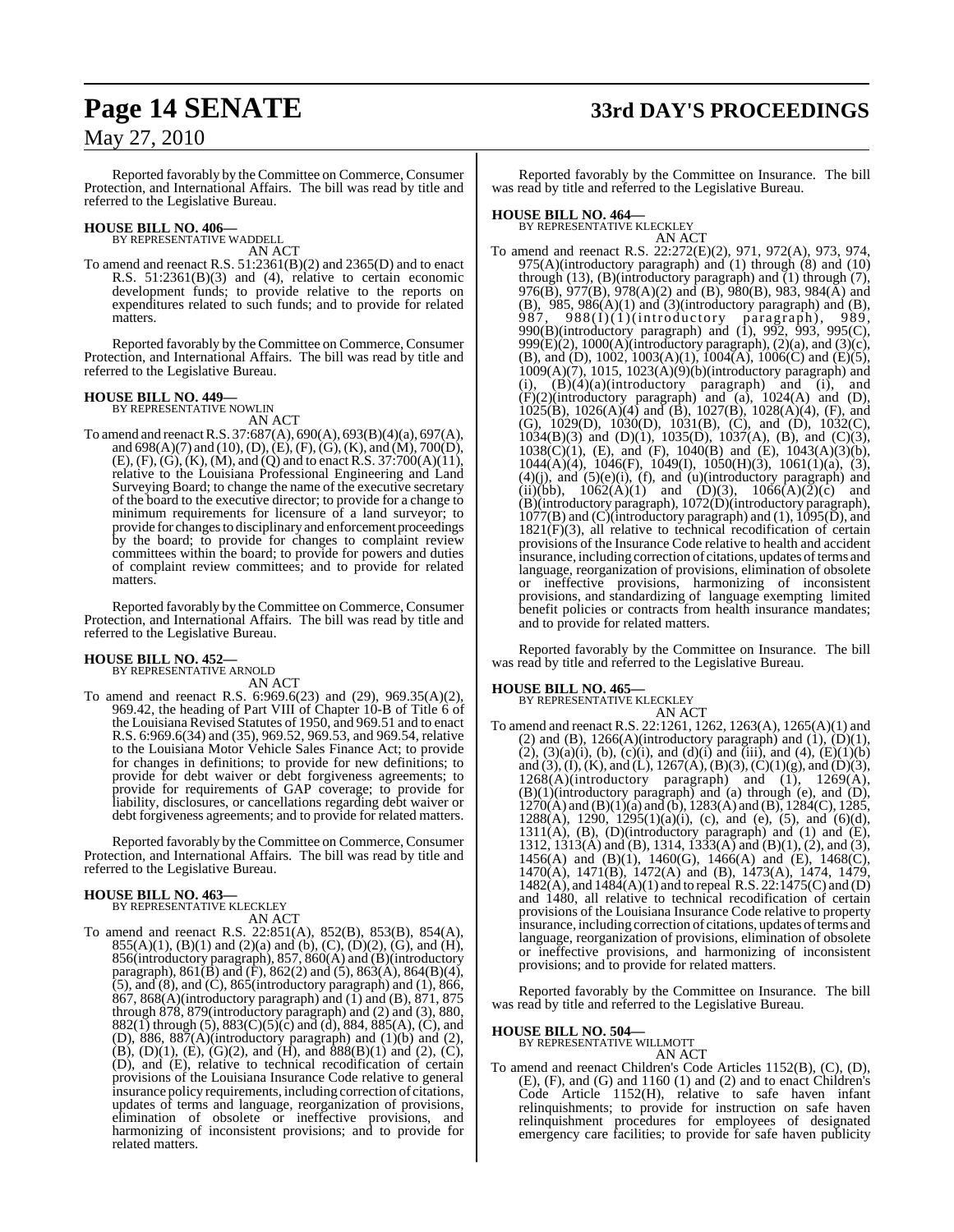# **33rd DAY'S PROCEEDINGS Page 15 SENATE**

# May 27, 2010

and training information requirements; and to provide for related matters.

Reported with amendments by the Committee on Health and Welfare.

#### **SENATE COMMITTEE AMENDMENTS**

Amendments proposed by Senate Committee on Health and Welfare to Reengrossed House Bill No. 504 by Representative Willmott AMENDMENT NO. 1

On page 1, line 3, change "Article 1152(H)," to "Articles 1152(H) and  $(I)$ ,

AMENDMENT NO. 2

On page 1, line 5, after "facilities;" insert "to provide for immunity from civil penalties;"

AMENDMENT NO. 3

On page 1, line 10, change "Article 1152(H) is" to "Articles 1152(H) and  $\overline{(I)}$  are"

#### AMENDMENT NO. 4

On page 1, line 16, after "facility." delete the remainder of the line and delete line 17 in its entirety and insert in lieu thereof the following: "A designated emergency care facility or its employees or volunteers shall not be held liable for any civil penalty for failure to comply with the provisions of this Subsection.

C. Instruction by a designated emergency care facility on safe haven relinquishment procedures may:

(1) Be provided in any manner that is deemed appropriate and sufficient by the facility.

(2) Vary depending on the type of facility and the job duties of the employees being trained.

(3) Utilize the downloadable instructional video and training materials provided by the Department of Social Services on the department's website.

AMENDMENT NO. 5 On page 1, line 18, change "C." to "D."

AMENDMENT NO. 6 On page 2, line 3, change "D." to "E."

AMENDMENT NO. 7 On page 2, line 7, change "E." to "F."

AMENDMENT NO. 8 On page 2, line 16, change "F." to "G."

AMENDMENT NO. 9  $\overline{\text{On page 2, line 19, change}}$  " $\underline{\text{G.}}$ " to " $\underline{\text{H.}}$ "

AMENDMENT NO. 10 On page 2, line 21, change "H." to "I."

AMENDMENT NO. 11

On page 3, line 13, after "Written information" change "and" to a comma "," and after "training materials," insert "and an instructional video"

On motion of Senator Mount, the committee amendment was adopted. The amended bill was read by title and referred to the Legislative Bureau.

#### **HOUSE BILL NO. 553—**

BY REPRESENTATIVE WADDELL AN ACT

To enact R.S. 51:2362 and 2366, relative to the Louisiana Mega-Project Development Fund and the Rapid Response Fund; to require the development of uniform accountability reports for the funds; to require for written and electronic forms of a list of cooperative endeavor agreement, name of receiving entity, and the amount of incentive awarded for all projects developed by the funds; and to provide for related matters.

Reported favorably by the Committee on Commerce, Consumer Protection, and International Affairs. The bill was read by title and referred to the Legislative Bureau.

**HOUSE BILL NO. 559—** BY REPRESENTATIVE WADDELL AN ACT

To enact R.S. 51:2362, relative to the Rapid Response Fund; to provide for mandatory accountability requirements for each legal agreement involving Rapid Response Fund projects; to provide for exemptions; and to provide for related matters.

Reported favorably by the Committee on Commerce, Consumer Protection, and International Affairs. The bill was read by title and referred to the Legislative Bureau.

### **HOUSE BILL NO. 612—** BY REPRESENTATIVE FOIL

AN ACT

To amend and reenactR.S. 51:911.22(1) and (12) and 911.23(A), and to enact R.S. 51:911.22(13), 911.23(C), and 911.26(F)(10), relative to modular and manufactured homes; to provide for changes to definitions; to provide for a definition of "modular home"; to provide for regulation of modular homes; to provide for additional powers and duties of the commission; and to provide for related matters.

Reported with amendments by the Committee on Commerce, Consumer Protection, and International Affairs.

#### **SENATE COMMITTEE AMENDMENTS**

Amendments proposed by Senate Committee on Commerce, Consumer Protection and International Affairs to Reengrossed House Bill No. 612 by Representative Foil

AMENDMENT NO. 1 On page 1, line 2, change "911.23(A)" to "911.25"

AMENDMENT NO. 2 On page 1, line 3, delete ", 911.23(C)"

AMENDMENT NO. 3 On page 1, line 8, change "911.23(A)" to "911.25"

AMENDMENT NO. 4 On page 1, line 9, delete ", 911.23(C)"

#### AMENDMENT NO. 5

On page 2, delete lines 8 through 22, and insert the following: "\* \* \*

§911.25. Warranty

A. Each new manufactured home or new modular home, sold as such in Louisiana shall be covered by warranties that shall protect only the first retail purchaser of the manufactured home, for a period of one year from the date of the purchase, in accordance with the terms of the warranty: the New Home Warranty Act, R.S. 9:3141 et seq. For the provisions of this Part, the manufacturer, the retailer, and the installer shall be considered the builders of the home, as each is responsible for different phases of the construction of the factory-

built home.<br> $\frac{(1)}{(1)}$  The manufacturer shall warrant, in writing, that the manufactured home was in compliance with the Code and the requirements of this Part at the time of manufacture. Further, the manufacturer shall warrant that the manufactured home was manufactured free from any defects in materials or workmanship as outlined in the Code.

(2) The installer shall warrant that the manufactured home was installed according to the Minimum Standards for Installation of Manufactured Homes (R.S. 51:912.21 et seq.).

(3) The manufacturer, retailer, or installer shall not be liable for any defect in the manufactured home which is the result of improper setup, moving, or defects in work or materials done or furnished by persons other than the manufacturer, retailer, or installer.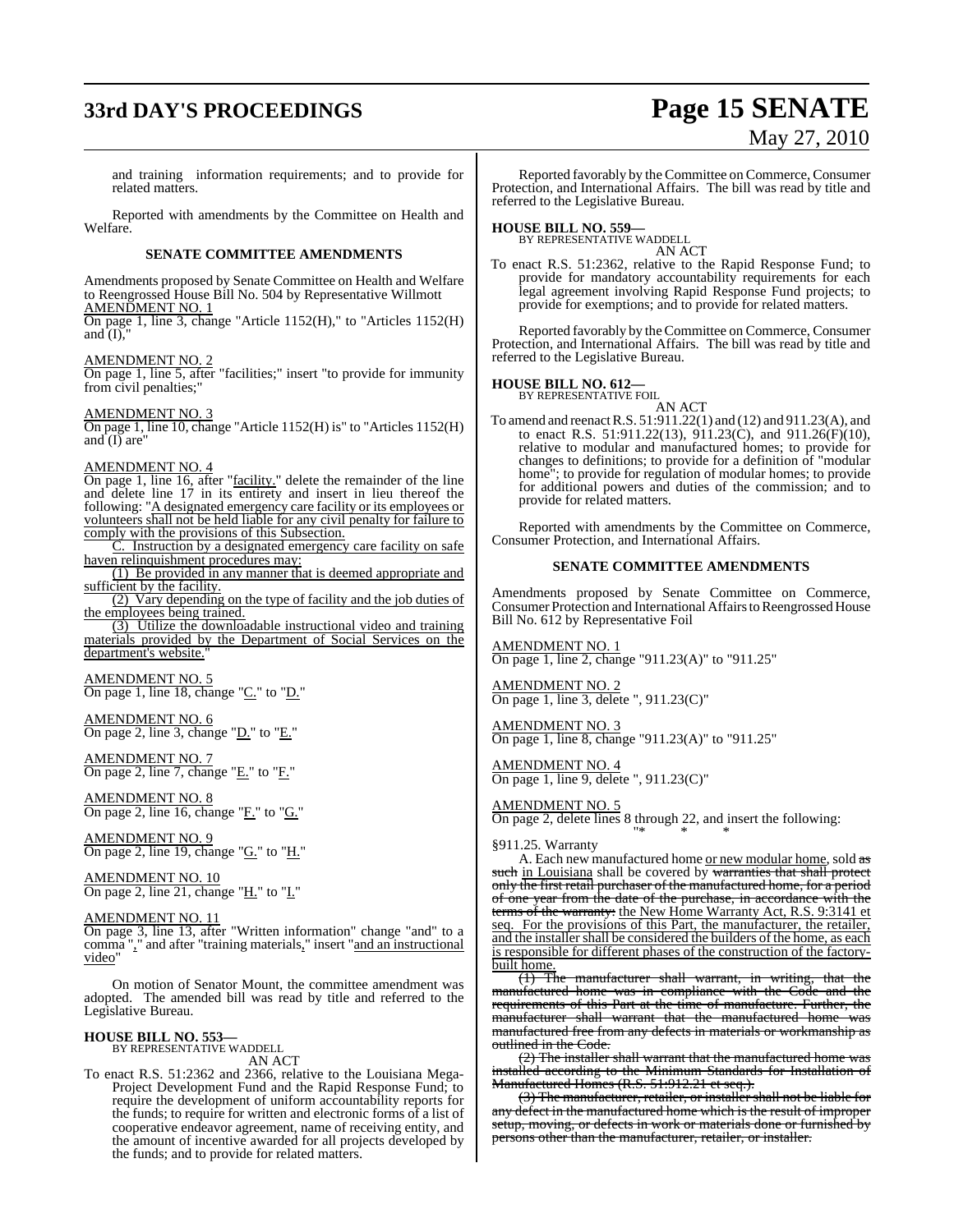## **Page 16 SENATE 33rd DAY'S PROCEEDINGS**

May 27, 2010

B. Manufactured homes or modular homes sold as used manufactured homes shall not be covered by a warranty unless provided for in writing outlining the terms and conditions of the .<br>warranty.

C. The warranty required by this Part shall be in addition to and not in derogation of any other warranties, rights, and privileges which the buyer may have under any other law or instrument. The buyer may not waive his rights under this Part and any such waiver is hereby prohibited as contrary to public policy and shall be unenforceable and void."

On motion of Senator Duplessis, the committee amendment was adopted. The amended bill was read by title and referred to the Legislative Bureau.

#### **HOUSE BILL NO. 717—** BY REPRESENTATIVE ROY

AN ACT

To amend and reenact R.S. 22:979,  $1068(C)(2)(a)(iii)$  and (b),  $1074(C)(2)(a)(iii)$  and (b), and 1096 and to enact R.S.  $22:1068(\dot{C})(2)(c)$  and  $1074(\dot{C})(2)(c)$ , relative to withdrawal from health insurance markets in this state; to prohibit the increase of premiums and reduction of benefits during withdrawal; to require prior approval of the notice of withdrawal; to clarify periods of coverage during withdrawal; and to provide for related matters.

Reported favorably by the Committee on Insurance. The bill was read by title and referred to the Legislative Bureau.

### **HOUSE BILL NO. 741—** BY REPRESENTATIVE JOHNSON

AN ACT

To amend and reenact R.S. 46:236.1.4(B), relative to family and child support programs; to provide for financial institution duties; to provide for the authority of other states to place levies and liens on assets of noncustodial parents; and to provide for related matters.

Reported favorably by the Committee on Health and Welfare. The bill was read by title and referred to the Legislative Bureau.

#### **HOUSE BILL NO. 744—** BY REPRESENTATIVE ROY

AN ACT

To amend and reenact R.S. 22:1068(B)(2) and 1074(B)(2) and to enact R.S. 22:1063(C), relative to discontinuance or cancellation of health insurance coverage; to limit such discontinuance or cancellation under certain circumstances; and to provide for related matters.

Reported with amendments by the Committee on Insurance.

#### **SENATE COMMITTEE AMENDMENTS**

Amendments proposed by Senate Committee on Insurance to Engrossed House Bill No. 744 by Representative Roy

AMENDMENT NO. 1

On page 1, delete lines 12 through 18 in their entirety and in lieu thereof insert the following:

"C. A health insurance issuer offering group health insurance coverage shall not rescind such coverage with respect to an enrollee or insured once the enrollee or insured is covered under such coverage involved, except that this Subsection shall not apply to an enrollee or insured who has performed an act or practice that constitutes fraud or makes an intentional misrepresentation of material fact. Such coverage may not be cancelled except with prior notice to the enrollee or insured, and only as permitted by federal law or regulation pursuant to 42 U.S.C.A. Section 300gg-12, ("Public Health Services Act"). The provisions of this Subsection shall not apply to limited benefit health insurance policies or contracts, disability income, long-term care, nursing home care, home health care, community based care, dental or vision benefits, Medicare supplement, specified disease or illness, hospital indemnity or other

fixed indemnity insurance, workers' compensation or similar insurance.

#### AMENDMENT NO. 2

On page 2, line 7, delete "Except as provided in R.S. 1063(C), the" and insert "The"

#### AMENDMENT NO. 3

On page 2, line 9, after "fact" insert a period ".", delete the remainder of the line and insert the following: "Such health insurance coverage may not be cancelled except with prior notice to the enrollee or insured, and only as permitted by federal law or regulation pursuant to 42 U.S.C. A. Section 300gg-12, ("Public Health Services Act"). The provisions of this Paragraph shall not apply to limited benefit health insurance policies or contracts authorized to be issued in this state. The provisions of this Subsection shall not apply to limited benefit health insurance policies or contracts, disability income, longterm care, nursing home care, home health care, community based care, dental or vision benefits, Medicare supplement, specified disease or illness, hospital indemnity or other fixed indemnity insurance, workers' compensation or similar insurance.

#### AMENDMENT NO. 4

On page 2, line 18, after "fact" insert a period ".", delete the remainder of the line and insert the following: "Such health insurance coverage may not be cancelled except with prior notice to the enrollee or insured, and only as permitted by federal law or regulation pursuant to 42 U.S.C.A. Section 300gg-12,("Public Health Services Act"). The provisions of this Paragraph shall not apply to limited benefit health insurance policies or contracts authorized to be issued in this state. The provisions of this Subsection shall not apply to limited benefit health insurance policies or contracts, disability income, long-term care, nursing home care, home health care, community based care, dental or vision benefits, Medicare supplement, specified disease or illness, hospital indemnity or other fixed indemnity insurance, workers' compensation or similar insurance.

#### AMENDMENT NO. 5

On page 2, delete lines 19 and 20 in their entirety.

#### AMENDMENT NO. 6

On page 2, after line  $\overline{21}$ , insert the following:

"Section 2. This Act shall become effective on September 23, 2010."

On motion of Senator Hebert, the committee amendment was adopted. The amended bill was read by title and referred to the Legislative Bureau.

#### **HOUSE BILL NO. 758—**

BY REPRESENTATIVE HUTTER AN ACT

To enact R.S.  $42:1141(E)(13)$ , relative to enforcement of laws within the jurisdiction of the Board of Ethics; to require that certain information be made available to a person accused of violating such laws; to provide relative to the confidentiality of such information; to provide procedures and requirements for the provision of such information; to provide for exceptions; and to provide for related matters.

Reported favorably by the Committee on Senate and Governmental Affairs. The bill was read by title and referred to the Legislative Bureau.

**HOUSE BILL NO. 813—**

BY REPRESENTATIVE KATZ

AN ACT To amend and reenact R.S. 37:1285(C), relative to the Louisiana State Board of Medical Examiners; to authorize the board to render decisions, consent orders, or other agreed orders to require a license or permit holder to pay all costs of the board proceedings, including certain ancillary expenses; to authorize the board to recover costs and attorneys' fees if the cost of board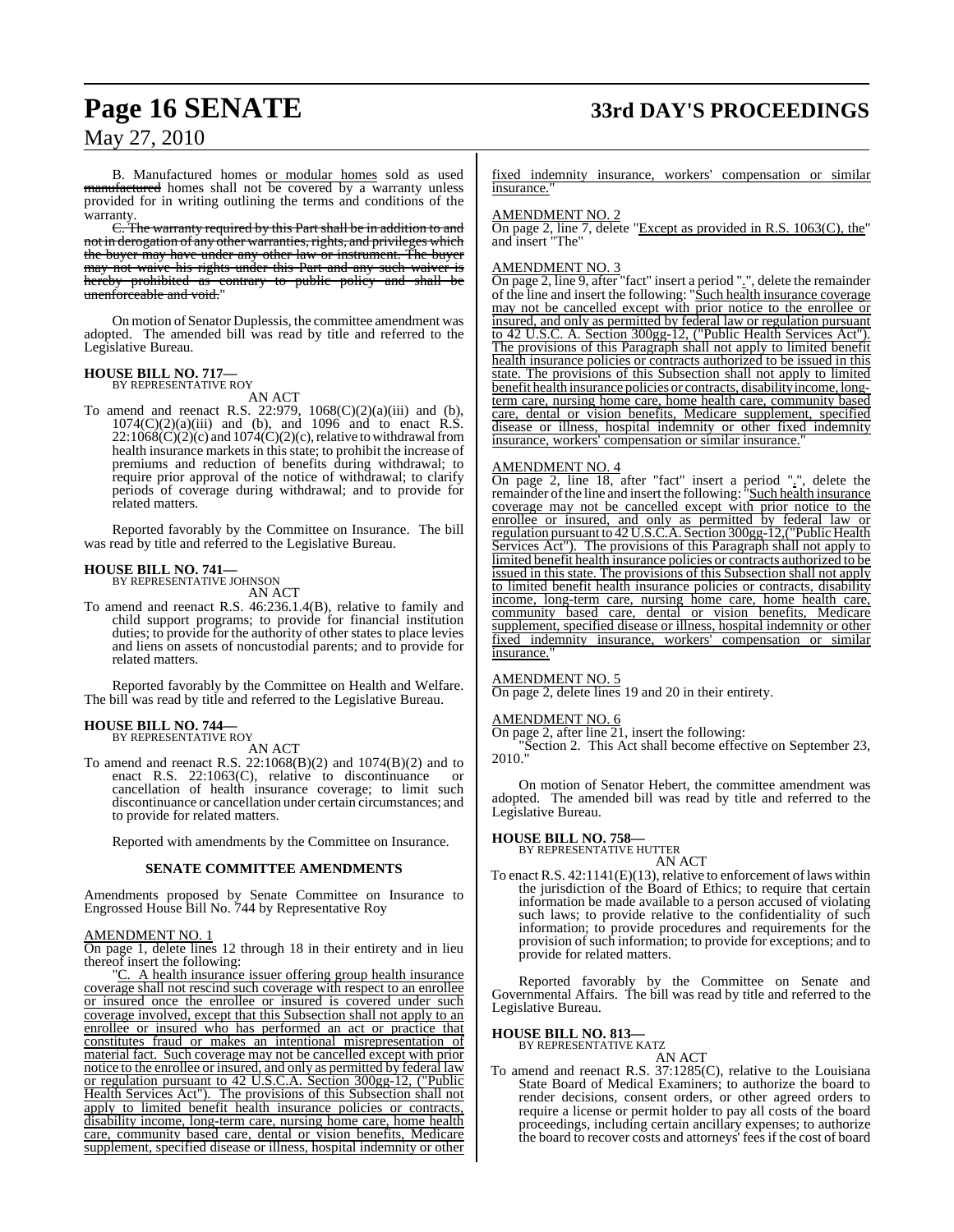# **33rd DAY'S PROCEEDINGS Page 17 SENATE**

# May 27, 2010

proceedings are not paid within the time specified by the board; and to provide for related matters.

Reported favorably by the Committee on Health and Welfare. The bill was read by title and referred to the Legislative Bureau.

#### **HOUSE BILL NO. 821—** BY REPRESENTATIVE KLECKLEY

AN ACT

To enact R.S. 22:1016, relative to programs offered by health insurance issuers; to authorize and otherwise provide with respect to voluntary wellness or health improvement programs to be offered by such issuers; and to provide for related matters.

Reported favorably by the Committee on Insurance. The bill was read by title and referred to the Legislative Bureau.

#### **HOUSE BILL NO. 865—** BY REPRESENTATIVE BURFORD

AN ACT

To enact R.S. 28:827, relative to Medicaid waiver services for active duty military and their immediate family; to provide for waiver services in certain circumstances; and to provide for related matters.

Reported favorably by the Committee on Health and Welfare. The bill was read by title and referred to the Legislative Bureau.

#### **HOUSE BILL NO. 952—**

BY REPRESENTATIVE KLECKLEY

AN ACT To amend and reenactR.S. 22:2314(B),(C)(introductory paragraph), (1), and (2), and (D), relative to the Louisiana Citizens Property Insurance Corporation; to authorize certain activities by the corporation; to provide for policies issued by the corporation; to provide for a policy take-out program for the depopulation of Louisiana Citizens Property Insurance Corporation; and to

Reported favorably by the Committee on Insurance. The bill was read by title and referred to the Legislative Bureau.

#### **HOUSE BILL NO. 963—** BY REPRESENTATIVE KATZ

provide for related matters.

AN ACT

To enact R.S. 37:1281.1, relative to the Louisiana Medical Practice Act; to provide for a volunteer license as a category of medical licensure; to allow the waiver of fees for certain licensees; to stipulate conditions for practicing medicine under such a license; and to provide for related matters.

Reported favorably by the Committee on Health and Welfare. The bill was read by title and referred to the Legislative Bureau.

### **HOUSE BILL NO. 964—** BY REPRESENTATIVE JOHNSON

AN ACT

To amend and reenact R.S. 46:236.1.1 and to enact R.S. 46:236.1.2(L), relative to family and child support programs; to provide for medical support for minor children subject to child support orders; to provide for definitions; and to provide for related matters.

Reported favorably by the Committee on Health and Welfare. The bill was read by title and referred to the Legislative Bureau.

#### **HOUSE BILL NO. 978—** BY REPRESENTATIVE NOWLIN

AN ACT

To enact R.S. 37:797, relative to the Louisiana State Board of Dentistry; to provide for the employment of dentists by certain nonprofit entities; and to provide for related matters.

Reported with amendments by the Committee on Health and Welfare.

#### **SENATE COMMITTEE AMENDMENTS**

Amendments proposed by Senate Committee on Health and Welfare to Reengrossed House Bill No. 978 by Representative Nowlin

#### AMENDMENT NO. 1

On page 1, line 10, after "entity" and before "under" delete "authorized" and insert "that meets the statutory, regulatory and program requirements for grantees supported"

On motion of Senator Mount, the committee amendment was adopted. The amended bill was read by title and referred to the Legislative Bureau.

#### **HOUSE BILL NO. 985—**

BY REPRESENTATIVES WHITE AND BARROW

AN ACT To amend and reenact R.S. 40:2173(A), (B)(7), (E), and (F),  $2844(B)$ (introductory paragraph) and  $(1)$ ,  $(C)(1)$  and  $(2)$ ,  $2845(A)(1)$  and (D), and R.S.  $44:4.1(B)(24)$  and to enact R.S. 40:2173(B)(8) and (9), 2844(B)(21), (22), and (23), 2845(A)(6) and (7), (E), and (F), and 2845.1, relative to the Louisiana Emergency Response Network; to provide for requirements for trauma centers; to provide for membership of the LERN board; to provide for powers and functions of the LERN board; to provide for a statewide trauma registry; to provide for confidentiality requirements for the statewide trauma registry; to provide authority to develop stroke and STEMI systems; to create a LERN fund; to provide authority for publishing materials; to provide for public records exceptions; and to provide for related matters.

Reported with amendments by the Committee on Health and Welfare.

#### **SENATE COMMITTEE AMENDMENTS**

Amendments proposed by Senate Committee on Health and Welfare to Reengrossed House Bill No. 985 by Representative White

#### AMEND<u>MENT NO. 1</u>

On page 2, delete line 19 and insert the following:

"(8) Provide that LERN may fund the provision of data to the state

#### AMENDMENT NO. 2

On page 3, line 12, change "twenty-seven" to "twenty-eight"

#### AMENDMENT NO. 3

On page 3, between lines 22 and 23 insert the following: "(24) One optometrist from nominees submitted by the Optometry Association of Louisiana.

#### AMENDMENT NO. 4

On page 5, line 10, after "fund" and before "be" delete "shall" and insert "may"

#### AMENDMENT NO. 5

On page 5, line 18, after "to" and before "appropriation" delete "an annual" and insert "any"

On motion of Senator Mount, the committee amendment was adopted. The amended bill was read by title and referred to the Legislative Bureau.

**HOUSE BILL NO. 987—**

### BY REPRESENTATIVE GARY SMITH

AN ACT To amend and reenact R.S. 40:1299.96(A)(2)(b) and (B)(1) and to enact R.S.  $40:1299.96(A)(4)$ , relative to health care information; to provide for definitions; to provide for the report of certain test results directly to the patient; to require reporting to the health care professional who requested the test under certain circumstances; to require verification of patient identification prior to the delivery of test results; to prohibit the liability of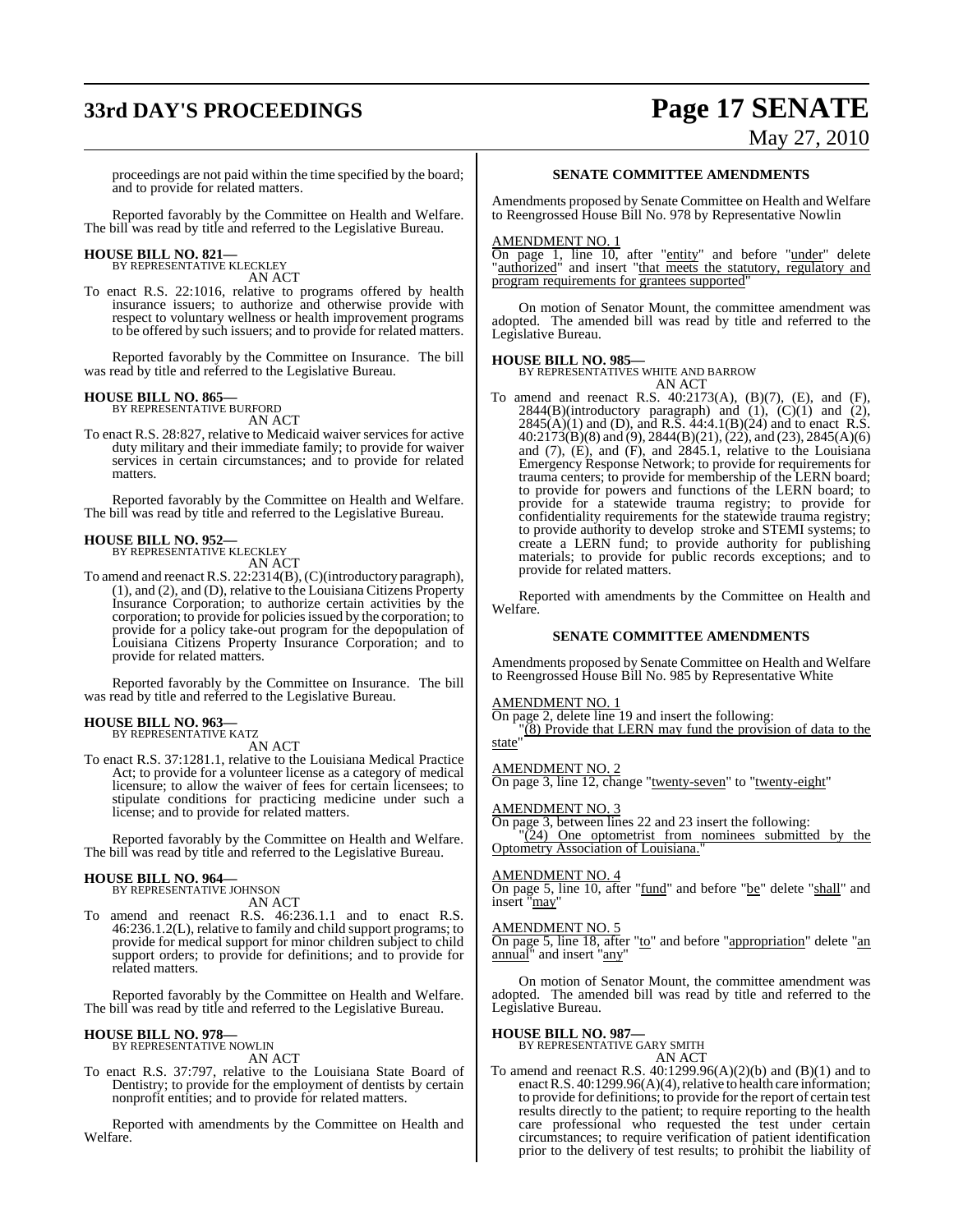### **Page 18 SENATE 33rd DAY'S PROCEEDINGS**

### May 27, 2010

clinical laboratories or medical facilities that comply with statutory reporting requirements; and to provide for related matters.

Reported with amendments by the Committee on Health and Welfare.

#### **SENATE COMMITTEE AMENDMENTS**

Amendments proposed by Senate Committee on Health and Welfare to Reengrossed House Bill No. 987 by Representative Gary Smith

#### AMENDMENT NO. 1

On page 2, line 23, after "provide" and before "to" delete "the results" and insert "notice to the provider that the patient requested the test results and the results of the test"

#### AMENDMENT NO. 2

On page 3, between lines 5 and 6 insert the following:

"(e) The clinical lab or medical facility shall only report the test results to the patient who is the subject of the test upon his request in a manner which is consistent and in accordance with all applicable federal laws.

(f) The clinical lab or medical facility shall only report the test results to the patient who is the subject of the test upon his request when the cost of the tests have been fully paid by the patient or applicable payor source."

On motion of Senator Mount, the committee amendment was adopted. The amended bill was read by title and referred to the Legislative Bureau.

#### **HOUSE BILL NO. 989—**

BY REPRESENTATIVE STIAES AN ACT

To amend and reenact R.S. 37:1104(A), (B)(1) and (2)(a) and (C),  $1110(A)$ (introductory paragraph),  $(2)$ ,  $(4)$ ,  $(5)$ , and  $(7)$  and  $(E)$ , 1116(A)(introductory paragraph) and (2), (B)(introductory paragraph) and (1), and 1118 and to repealR.S. 37:1103(12) and 1120, relative to licensed marriage and family therapists; to provide for an additional member to the Licensed Professional Counselors Board of Examiners; to provide for denial, revocation, or suspension of a licensee; to provide for changes to licensure application for marriage and family therapists; to provide for changes for reciprocity licensure; and to provide for related matters.

Reported favorably by the Committee on Commerce, Consumer Protection, and International Affairs. The bill was read by title and referred to the Legislative Bureau.

### **HOUSE BILL NO. 1028—** BY REPRESENTATIVE WADDELL

AN ACT

To amend and reenact R.S. 37:563(6), 572(D), 573(B), 574(B),  $575(A)(1)(a)$ ,  $576(B)$ ,  $578$ ,  $583(C)$ ,  $585(B)(3)$ ,  $591(A)$ , 594(B)(introductory paragraph) and  $(5)$ , and  $595(A)(3)$  and  $(4)$ and to repeal R.S. 37:591(B)(6), relative to the Louisiana Cosmetology Board; to change the definition of "esthetics"; to clarify the qualifications of board members; to provide for committees within the board; to clarify quorum of the board; to provide for a testing center; to provide for a salary of the executive director of the board; to provide for qualifications of a registered teacher of cosmetology, esthetics, or manicuring; to provide for liability insurance on beauty shops or salons; to provide for changes to the application for school certificate of registration; to provide for changes to requirements of schools; and to provide for related matters.

Reported with amendments by the Committee on Commerce, Consumer Protection, and International Affairs.

#### **SENATE COMMITTEE AMENDMENTS**

Amendments proposed by Senate Committee on Commerce, Consumer Protection and International Affairs to Engrossed House Bill No. 1028 by Representative Waddell

#### AMENDMENT NO. 1

On page 1, line 2, change "572(D)" to "572(B) and(D)"

#### AMENDMENT NO. 2

On page 1, line 5, after ""esthetics";" and before "to clarify" insert the following: "to expand eligibility for board membership;"

#### AMENDMENT NO. 3

On page 1, line 13, change "572(D)" to "572(B) and  $(D)$ "

#### AMENDMENT NO. 4

On page 2, between lines 13 and 14, insert the following:

"B. Each member shall be a registered cosmetologist who has been actively engaged, for at least five years prior to his appointment, in the practice of cosmetology, or an owner of a beauty shop or salon certified pursuant to R.S.  $37:591$ , or as a teacher or instructor of cosmetology in this state. \* \* \*"

On motion of Senator Duplessis, the committee amendment was adopted. The amended bill was read by title and referred to the Legislative Bureau.

### **HOUSE BILL NO. 1039—** BY REPRESENTATIVE KLECKLEY

AN ACT

To amend and reenact R.S. 22:236(20), 236.3(C), 236.8(B), 237.2(12) and (15), 237.5(A)(1) and (C), 237.10(B), and 696(A), relative to mutual insurance holding companies; to provide with respect to the conversion to, demutualization of, and incorporation of a mutual insurance holding company; and to provide for related matters.

Reported with amendments by the Committee on Insurance.

#### **SENATE COMMITTEE AMENDMENTS**

Amendments proposed by Senate Committee on Insurance to Engrossed House Bill No. 1039 by Representative Kleckley

#### <u>AMENDMENT NO. 1</u>

On page 6, line 10, after "date" delete the remainder of the line

#### AMENDMENT NO. 2

**On page 6, line 11, delete "filing thereof with him,"** 

#### AMENDMENT NO. 3

On page 6, line 12, after "date" delete the remainder of the line and insert ". The"

On motion of Senator Hebert, the committee amendment was adopted. The amended bill was read by title and referred to the Legislative Bureau.

### **HOUSE BILL NO. 1052—** BY REPRESENTATIVE GIROD JACKSON

AN ACT

To enact R.S. 1:61, relative to general provisions of the Revised Statutes of 1950; to provide a uniform definition of a disadvantaged business enterprise; and to provide for related matters.

Reported favorably by the Committee on Commerce, Consumer Protection, and International Affairs. The bill was read by title and referred to the Legislative Bureau.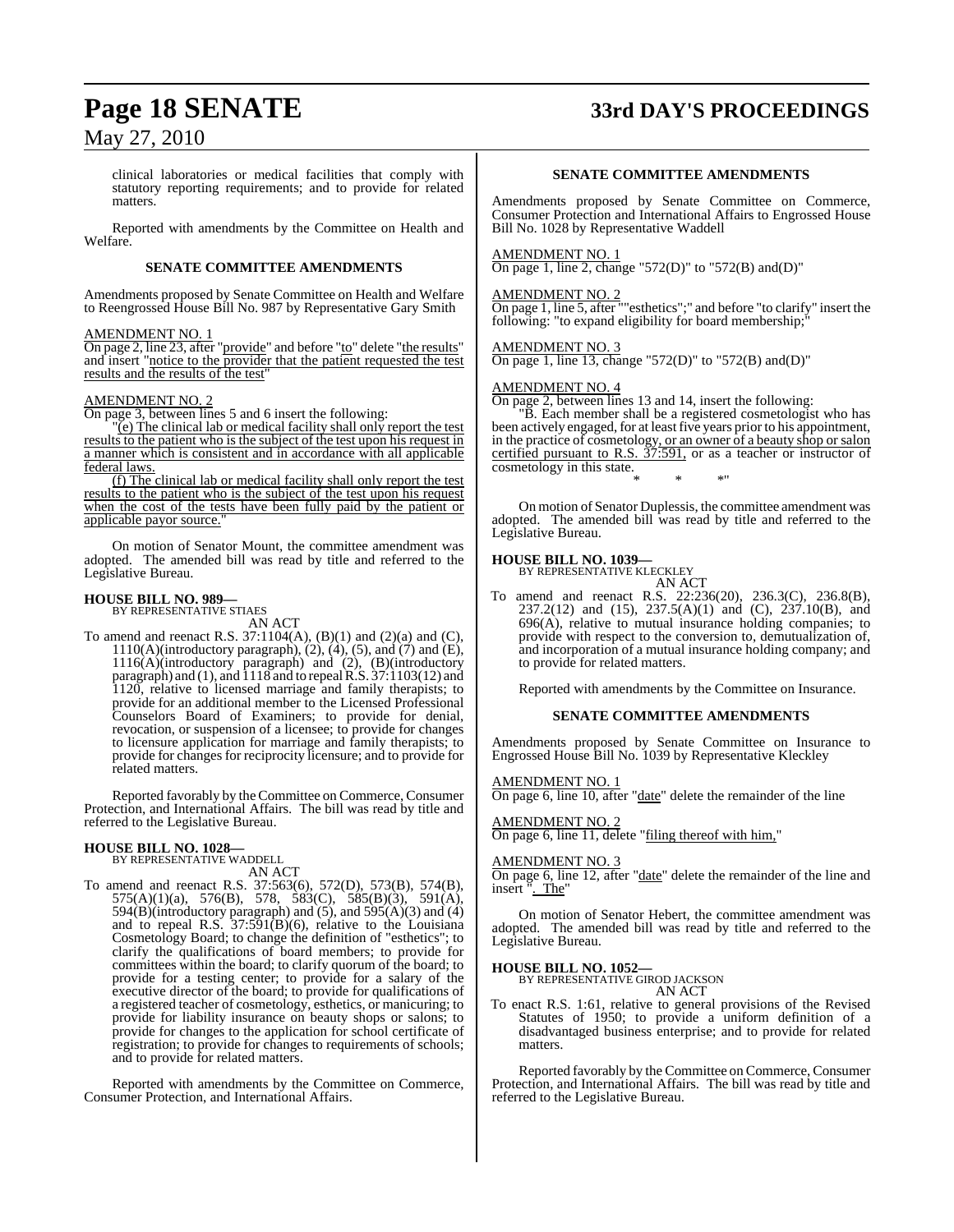# **33rd DAY'S PROCEEDINGS Page 19 SENATE**

### **HOUSE BILL NO. 1053—** BY REPRESENTATIVE ARNOLD

AN ACT

To amend and reenact R.S. 40:1664.2(B) and (D), 1664.3(2), (4), (7), (10), (13), (20), (28), (37), (39), (42), (43), (49) through  $(52)$ ,  $(55)$ , and  $(57)$ , 1664.4(A) and (D), 1664.5(1), (4), and (11), 1664.6 (B)(introductory paragraph) and  $(2)$ ,  $(E)$ ,  $(F)$ ,  $(G)$ , and  $(H)$ , 1664.7(B), (C), (D), and (E), 1664.8(G), 1664.9(A) through (D), (I), and (J), 1664.10(3) and (4), 1664.11(A)(1) and (2)(a),  $(B)(2)$  and  $(3)$ , and  $(H)$ , 1664.12(3),  $(8)$ , and  $(11)$ , 1664.14(A)(5), and 1664.15(A), to enact R.S. 40:1664.3(62) through (66), 1664.6(I), 1664.7(F), 1664.10(8), and 1664.12(12), and to repeal R.S. 40:1664.3(38), relative to the Life Safety and Property Protection LicensingAct; to change the phrase "fire marshal" to "state fire marshal"; to make technical corrections; to provide for definitions; to repeal the definition of "limited locksmith specialist"; to require a license to perform life safety and property protection contracting; to provide for exemptions; to provide for an application process to obtain a firm license; to provide for an application process to obtain an individual license; to establish licensing fees; to provide for multi-year licenses; to provide for the powers and duties of the state fire marshal; to provide for the Life Safety and Property Protection Advisory Board; to provide for prohibited acts; to require the return of the lockout, installer, or programming code of a system to the factory default when a contract for service is cancelled; and to provide for related matters.

Reported with amendments by the Committee on Commerce, Consumer Protection, and International Affairs.

#### **SENATE COMMITTEE AMENDMENTS**

Amendments proposed by Senate Committee on Commerce, Consumer Protection and International Affairs to Reengrossed House Bill No. 1053 by Representative Arnold

#### AMENDMENT NO. 1

On page 3, line 18, after "(10)" delete the remainder of the line and line 19, and insert the following: ""Door hardware specialist" means an individual who consults and provides technical advice regarding selection of mechanical locking devices and"

#### <u>AMENDMENT NO. 2</u>

On page 3, line 22, after "other devices" delete the remainder of the line and lines 23 through 25, and insert the following: "builders' hardware, architectural hardware, or door hardware."

#### AMENDMENT NO. 3

On page 15, line 29, after "hardware" and before "\$100" insert "specialist"

On motion of Senator Duplessis, the committee amendment was adopted. The amended bill was read by title and referred to the Legislative Bureau.

### **HOUSE BILL NO. 1120—** BY REPRESENTATIVE JOHNSON

AN ACT

To amend and reenact R.S. 40:1058.3(C)(1) and to enact R.S.  $40:1058.3(C)(4)$ , relative to licensure of substance abuse and addiction treatment facilities; to provide for a moratorium on licensure of additional methadone maintenance programs; to provide for exceptions; to establish a needs assessment task force; and to provide for related matters.

Reported favorably by the Committee on Health and Welfare. The bill was read by title and referred to the Legislative Bureau.

#### **HOUSE BILL NO. 1185—**

BY REPRESENTATIVE NOWLIN AN ACT

To enact Part LXIX of Chapter 5 of Title 40 of the Louisiana Revised Statutes of 1950, to be comprised of R.S. 40:1300.321 through 1300.323, relative to long-term care; to provide for legislative

#### findings and purpose; to provide for definitions; to provide for certain reimbursements and procedures in the Medicaid state plan as it relates to long-term care services for the elderly, the disabled, and persons with developmental disabilities; to provide for promulgation of rules by the Department of Health and Hospitals; to provide for a date for promulgation of the rules by the Department of Health and Hospitals; and to provide for

Reported favorably by the Committee on Health and Welfare. The bill was read by title and referred to the Legislative Bureau.

### **HOUSE BILL NO. 1222—**

related matters.

BY REPRESENTATIVE ARNOLD AN ACT

To amend and reenact R.S. 32:1252(27), 1254(A)(19), (B), (C)(introductory paragraph) and (9) and (10), (D)(introductory paragraph) and  $(7)$ ,  $(E)(7)$  and  $(9)(d)$ ,  $(F)(introductory)$ paragraph) and (4), (J)(introductory paragraph) and (5),  $\tilde{L}$ )(introductory paragraph) and (5), and  $\tilde{N}$ ), 1255(A),  $1261(1)(a)$ (introductory paragraph) and (i), (b), (d), (e), (g) through  $(i)$ ,  $(k)(i)$ (introductory paragraph) and  $(ii)$ ,  $(n)$ , and  $(p)$ , (2)(introductory paragraph), (a) through (e), (f)(introductory paragraph), (ii), and (iv), (g), and (i),  $(3)$ ,  $(4)(a)$ ,  $(b)$ , and  $(d)$ ,  $(5)(a)$ ,  $(b)$ , and  $(d)$ , and  $(7)$ , 1261.1, 1262 $(A)(1)$  and  $(B)(3)$ , 1263, 1264, and 1268(A)(1)(introductory paragraph), (a), and (d), and (2), and (B), to enact R.S.  $32:1252(51)$  and (52) and  $1260(E)$  and (F), and to repeal R.S. 32:1268.1, relative to the Motor Vehicle Commission; to provide for definitions; to provide for changes to licensure for persons licensed by the commission; to provide for changes to licensure requirements; to provide for change to insurance requirements; to provide for additional penalties and reliefforthe commission; to provide for changes to unauthorized acts of licensee of the commission; to provide for changes to termination requirements of a licensee of the commission; and to provide for related matters.

Reported with amendments by the Committee on Commerce, Consumer Protection, and International Affairs.

#### **SENATE COMMITTEE AMENDMENTS**

Amendments proposed by Senate Committee on Commerce, Consumer Protection and International Affairs to Reengrossed House Bill No. 1222 by Representative Arnold

#### AMENDMENT NO. 1

On page 1, line 5, after " $1255(A)$ ," and before  $"1261(1)(a)$ (introductory paragraph)" insert "1260(C)"

#### AMENDMENT NO. 2

On page 2, line 4, after " $1255(A)$ ," and before  $"1261(1)(a)$ (introductory paragraph)" insert "1260(C)"

#### AMENDMENT NO. 3

On page 2, line 22, after "motor vehicle" and before "or" insert ", specialty vehicle,"

#### AMENDMENT NO. 4

On page 9, between lines 20 and 21, insert the following:

"\* \* \* C. The commission may render judgment for costs, or any part thereof, against any party to proceedings held or court reporter fees, commission, attorney fees, the mileage and per diem of the commissioners, and other applicable and reasonable costs."

On motion of Senator Duplessis, the committee amendment was adopted. The amended bill was read by title and referred to the Legislative Bureau.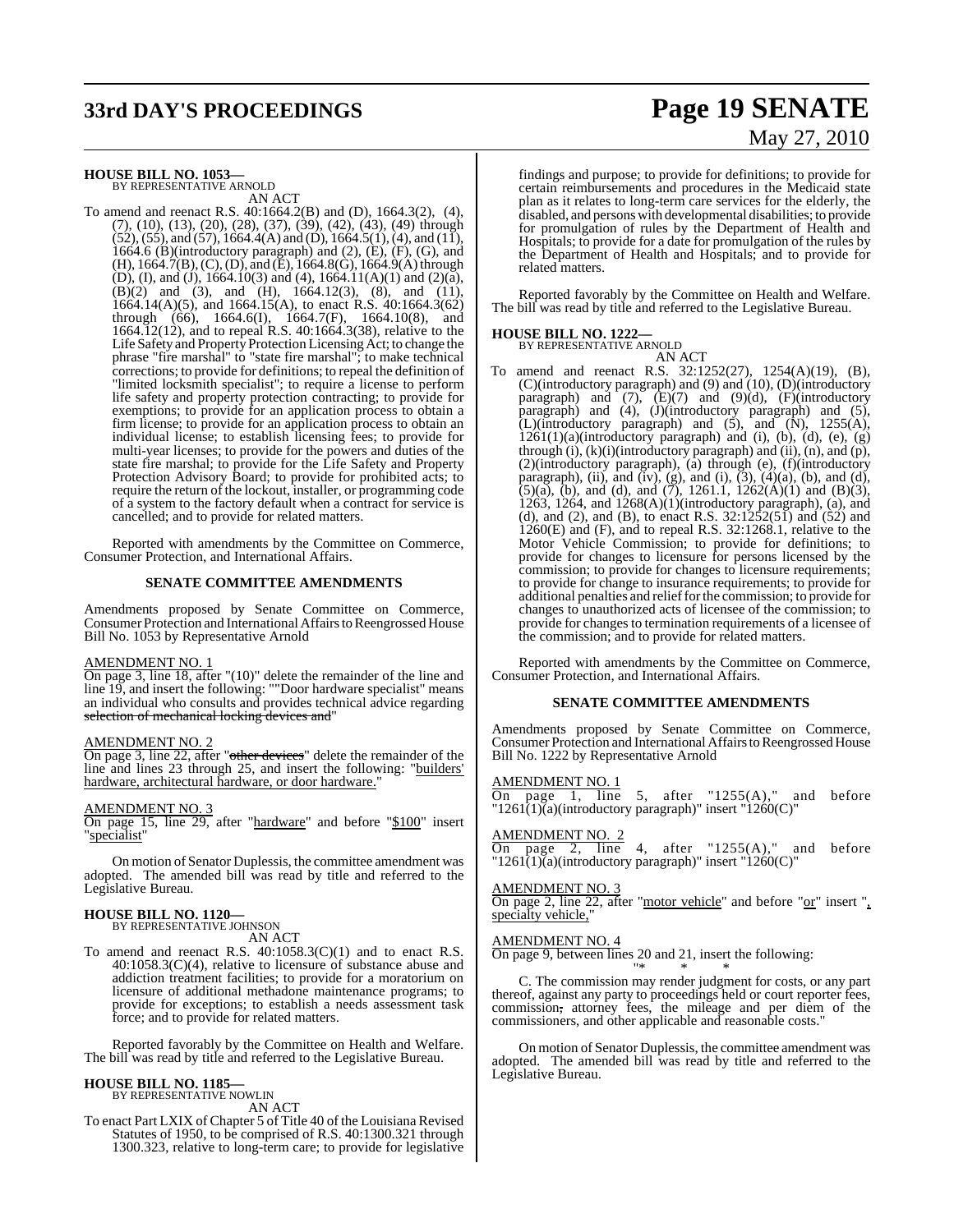## **Page 20 SENATE 33rd DAY'S PROCEEDINGS**

### May 27, 2010

#### **HOUSE BILL NO. 1247—**

BY REPRESENTATIVES HOFFMANN, ARMES, BOBBY BADON, BURNONE, BARRAS, BILLIOT, BURFORD, HENRY BURNS, CHAMODY, CHAMPAGNE, CHANDLER, CHANEY, CONNICK, GETEZ, CROATEZ, CROATEZ, CROATEZ, CROATEZ, CROATEZ, GETYMANN, GISCLAIR, GREENE

To enact R.S. 22:1016, relative to health insurance issuers; to provide for legislative intent; to provide for definitions; to provide for a prohibition on insurance coverage of elective abortions; and to provide for related matters.

Reported with amendments by the Committee on Health and Welfare.

#### **SENATE COMMITTEE AMENDMENTS**

Amendments proposed by Senate Committee on Health and Welfare to Reengrossed House Bill No. 1247 by Representative Hoffmann

#### AMENDMENT NO. 1

On page 1, delete line 7 and insert the following:

"§1016. Limitations on health insurance coverage of elective abortions in the state exchange prohibited"

#### AMENDMENT NO. 2

On page 2, delete lines 14 through 28 in their entirety and insert the following:

"B. No health care plan required to be established in this state through an exchange pursuant to federal health reform legislation enacted by the 111<sup>th</sup> Congress shall offer coverage for abortion services. As used in this Section, "abortion" shall have the same meaning as defined in R.S. 40:1299.35.1(1)."

#### AMENDMENT NO. 3

On page 3, delete lines 1 through 28 in their entirety

#### AMENDMENT NO. 4

On page 4, delete lines 1 through 3 in their entirety

AMENDMENT NO. 5 On page 4, line 4, change "3" to "2"

AMENDMENT NO. 6 On page 4, line 8, change "4" to "3"

AMENDMENT NO. 7 On page 4, line 12, change "5" to "4"

On motion of Senator Mount, the committee amendment was adopted. The amended bill was read by title and referred to the Legislative Bureau.

### **HOUSE BILL NO. 1278— (Substitute for House Bill No. 575 by Representative Baldone)** BY REPRESENTATIVE BALDONE

AN ACT

To amend and reenact R.S. 30:2419(A)(2) and (3), relative to scrap metal recycling; to authorize the delivery of scrap metal containing fuel tanks to a scrap metal collection and recycling facility; to delete the requirement that persons delivering scrap to these facilities certify that fuel tanks have been removed; and to provide for related matters.

Reported favorably by the Committee on Commerce, Consumer Protection, and International Affairs. The bill was read by title and referred to the Legislative Bureau.

#### **HOUSE BILL NO. 1330—**

BY REPRESENTATIVE LITTLE AN ACT

To repeal R.S. 22:2297(D)(1), relative to the Louisiana Citizens Property Insurance Corporation; to repeal the requirement of maintaining separate accounts and records for the Coastal Plan and the FAIR Plan.

Reported favorably by the Committee on Insurance. The bill was read by title and referred to the Legislative Bureau.

### **HOUSE BILL NO. 1331—** BY REPRESENTATIVE ELLINGTON

AN ACT

To amend and reenact R.S. 22:46(9)(b), (c), and (d) and to enact R.S. 22:420, relative to liability trust funds; to prohibit further establishment of such trust funds which are exempt from the definition of insurance; as of a certain date; to provide for the establishment of such trust funds subject to the requirements of the Insurance Code; and to provide for related matters.

Reported favorably by the Committee on Insurance. The bill was read by title and referred to the Legislative Bureau.

#### **HOUSE BILL NO. 1349—**

BY REPRESENTATIVE ARNOLD AND SENATOR MORRISH AN ACT

To amend and reenact R.S.  $4:67(C)(1)$ , relative to boxing and wrestling commissioners; to repeal the maximum amount of compensation a commissioner may receive in certain situations; and to provide for related matters.

Reported favorably by the Committee on Commerce, Consumer Protection, and International Affairs. The bill was read by title and referred to the Legislative Bureau.

### **HOUSE BILL NO. 1370—** BY REPRESENTATIVE MILLS

AN ACT

To amend and reenact R.S. 40:2175.6(G) and to enact R.S. 40:2175.6(H) and (I),relative to outpatient abortion facilities; to provide for license actions imposed against an outpatient abortion facility; to provide for a systemof notification, appeals, and injunctive relief; to provide for an effective date; and to provide for related matters.

Reported favorably by the Committee on Health and Welfare. The bill was read by title and referred to the Legislative Bureau.

### **HOUSE BILL NO. 1380—** BY REPRESENTATIVE LEBAS

AN ACT To amend and reenact R.S. 37:1479(B), relative to the Louisiana State Board of Home Inspectors; to establish penalties for home inspectors who fail to renew their license within the twelvemonth period after expiration; to establish penalties for home inspectors who fail to renew their license within the thirty-sixmonth period following expiration; and to provide for related matters.

Reported favorably by the Committee on Commerce, Consumer Protection, and International Affairs. The bill was read by title and referred to the Legislative Bureau.

### **HOUSE BILL NO. 1421—**

BY REPRESENTATIVE LANDRY

AN ACT To amend and reenact R.S. 12:1306(A)(1) and 1309(A)(introductory paragraph) and to enact R.S.  $12:1301(A)(21)$ ,  $1302(C)$ ,  $1305(B)(3)$ , and  $1309(A)(4)$ , relative to limited liability companies; to provide forlow-profit limited liability companies; to provide for definitions; to provide for the purpose of lowprofit limited liability companies; to provide for articles of organization; to provide for the name of a low-profit limited liability company; to provide for the amendment of articles of organization; and to provide for related matters.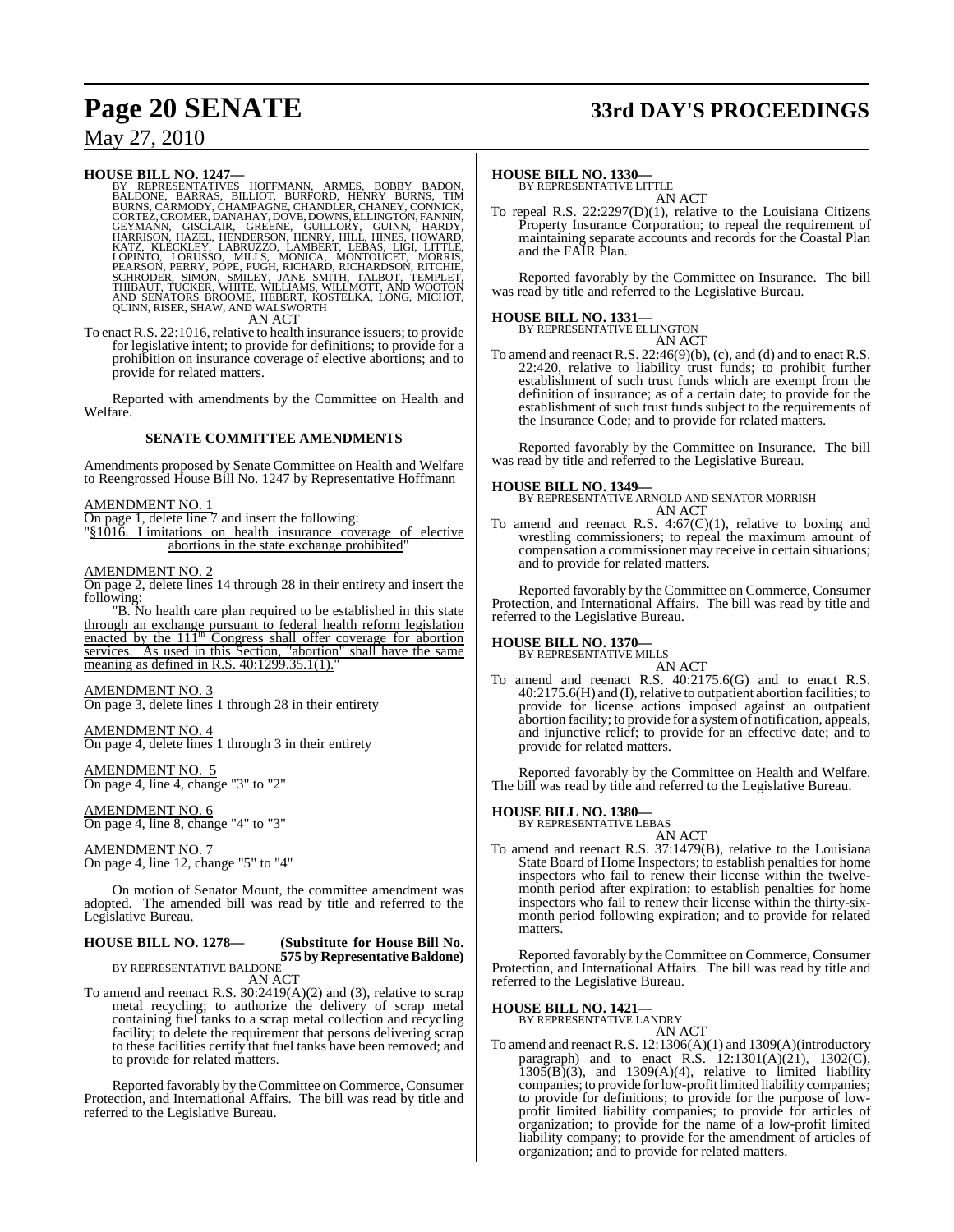## **33rd DAY'S PROCEEDINGS Page 21 SENATE**

# May 27, 2010

Reported favorably by the Committee on Commerce, Consumer Protection, and International Affairs. The bill was read by title and referred to the Legislative Bureau.

### **HOUSE BILL NO. 1468— (Substitute for HouseBill No. 792 by Representative Richmond)** BY REPRESENTATIVE RICHMOND

AN ACT

To enact R.S. 6:1083(24), (25), and (26) and Part IV of Chapter 14 of Title 6 of the Louisiana Revised Statutes of 1950, to be comprised of R.S. 6:1101 through 1104, relative to reverse mortgages; to provide for definitions; to provide for requirements on reverse mortgage loans; to provide for counseling; to provide for rescission of a reverse mortgage loan; to provide for duties for elders regarding reverse mortgage loans; and to provide for related matters.

Reported favorably by the Committee on Commerce, Consumer Protection, and International Affairs. The bill was read by title and referred to the Legislative Bureau.

### **HOUSE BILL NO. 1472— (Substitute for House Bill No. 1351 by Representative Nowlin)**<br>BY REPRESENTATIVES NOWLIN AND THIBAUT

AN ACT To amend and reenact R.S. 12:407 and 418(B)(1), relative to certain corporations; to provide with respect to electric cooperatives; to provide relative to dissolution; to provide procedures for shareholder voting; to provide for mail or proxy voting; to provide for prospective application; to provide for an effective

date; and to provide for related matters;

Reported favorably by the Committee on Commerce, Consumer Protection, and International Affairs. The bill was read by title and referred to the Legislative Bureau.

### **Special Order of the Day**

**SENATE BILL NO. 1—**<br>BY SENATOR CHAISSON

A JOINT RESOLUTION

Proposing to amend Article VII, Section 10.3(A)(2) and (C) of the Constitution of Louisiana, relative to the Budget Stabilization Fund; to provide for the dedication and deposit of certain revenues into the Budget Stabilization Fund; to delete the provisions relative to the amount of mineral revenues received by the state before mineral revenues may be deposited into the Budget Stabilization Fund; to provide for incorporation of monies in the Budget Stabilization Fund into the official forecast for the current fiscal year and the next fiscal year; to direct the treasurer to transfer monies from the Budget Stabilization Fund to the state general fund in certain circumstances; to suspend or reduce deposits into the Budget Stabilization Fund in certain circumstances; and to specify an election for submission of the proposition to electors; and provide a ballot proposition.

On motion of Senator Chaisson Senate Bill No. 1, which is Special Order of the Day No. 1 on Tuesday, June 1, 2010, was made Special Order of the Day No. 1 on Wednesday, June 2, 2010.

### **SENATE BILL NO. 2—** BY SENATOR CHAISSON

AN ACT

To amend and reenact R.S. 39:94(A)(2) and (C), relative to the Budget Stabilization Fund; to provide for the dedication and deposit of certain revenues into the Budget Stabilization Fund; to delete the provisions relative to the amount of mineral revenues received by the state before mineral revenues may be deposited into the Budget Stabilization Fund; to provide for the incorporation of monies in the Budget Stabilization Fund into the official forecast for the current fiscal year and the next fiscal

year; to direct the treasurer to transfer monies from the Budget Stabilization Fund to the state general fund in certain circumstances; to suspend or reduce deposits into the Budget Stabilization Fund in certain circumstances; to provide for an effective date; and to provide for related matters.

On motion of Senator Chaisson Senate Bill No. 2, which is Special Order of the Day No. 2 on Tuesday, June 1, 2010, was made Special Order of the Day No. 2 on Wednesday, June 2, 2010.

#### **SENATE BILL NO. 391—**

BY SENATOR CHAISSON A JOINT RESOLUTION

Proposing to amend Article VII, Section 10(F)(2)(a) and (b) of the Constitution of Louisiana, relative to the expenditure of state funds; to authorize the limited redirection and transfer of funds supporting appropriations or allocations from the state general fund and dedicated funds, including those constitutionally protected or mandated, to be used for other nonmandatory purposes under certain circumstances; to specify an election for submission of the proposition to electors and provide a ballot proposition.

On motion of Senator Chaisson Senate Bill No. 391, which is Special Order of the Day No. 3 on Tuesday, June 1, 2010, was made Special Order of the Day No. 3 on Wednesday, June 2, 2010.

#### **SENATE BILL NO. 392—**

BY SENATOR CHAISSON

AN ACT To amend and reenact R.S.  $39:75(C)(2)(b)$  and  $(E)(1)$  and  $(2)$ , relative to the expenditure of state funds; to authorize the limited redirection and transfer of funds supporting appropriations or allocations from the state general fund and dedicated funds, including those constitutionally protected or mandated, to be used for other nonmandatory purposes under certain circumstances; to provide for an effective date; and to provide for related matters.

On motion of Senator Chaisson Senate Bill No. 392, which is Special Order of the Day No. 4 on Tuesday, June 1, 2010, was made Special Order of the Day No. 4 on Wednesday, June 2, 2010.

#### **SENATE BILL NO. 410—** BY SENATOR CHAISSON

AN ACT

To amend and reenact R.S. 39:98.1(A)(3), relative to the Millennium Trust; to change the amount of deposits into the Millennium Trust from monies received as a result of the Master settlement; to provide for an effective date; and to provide for related matters.

On motion of Senator Chaisson Senate Bill No. 410, which is Special Order of the Day No. 5 on Tuesday, June 1, 2010, was made Special Order of the Day No. 5 on Wednesday, June 2, 2010.

### **SENATE BILL NO. 434—** BY SENATOR CHAISSON

A JOINT RESOLUTION

Proposing to amend Article VII, Section 10.8(A)(1)(c) of the Constitution of Louisiana, relative to the Millennium Trust; to change the amount of deposits into the Millennium Trust from monies received as a result of the Master Settlement; and to specify an election for submission of the proposition to electors and provide a ballot proposition.

On motion of Senator Chaisson Senate Bill No. 434, which is Special Order of the Day No. 6 on Tuesday, June 1, 2010, was made Special Order of the Day No. 6 on Wednesday, June 2, 2010.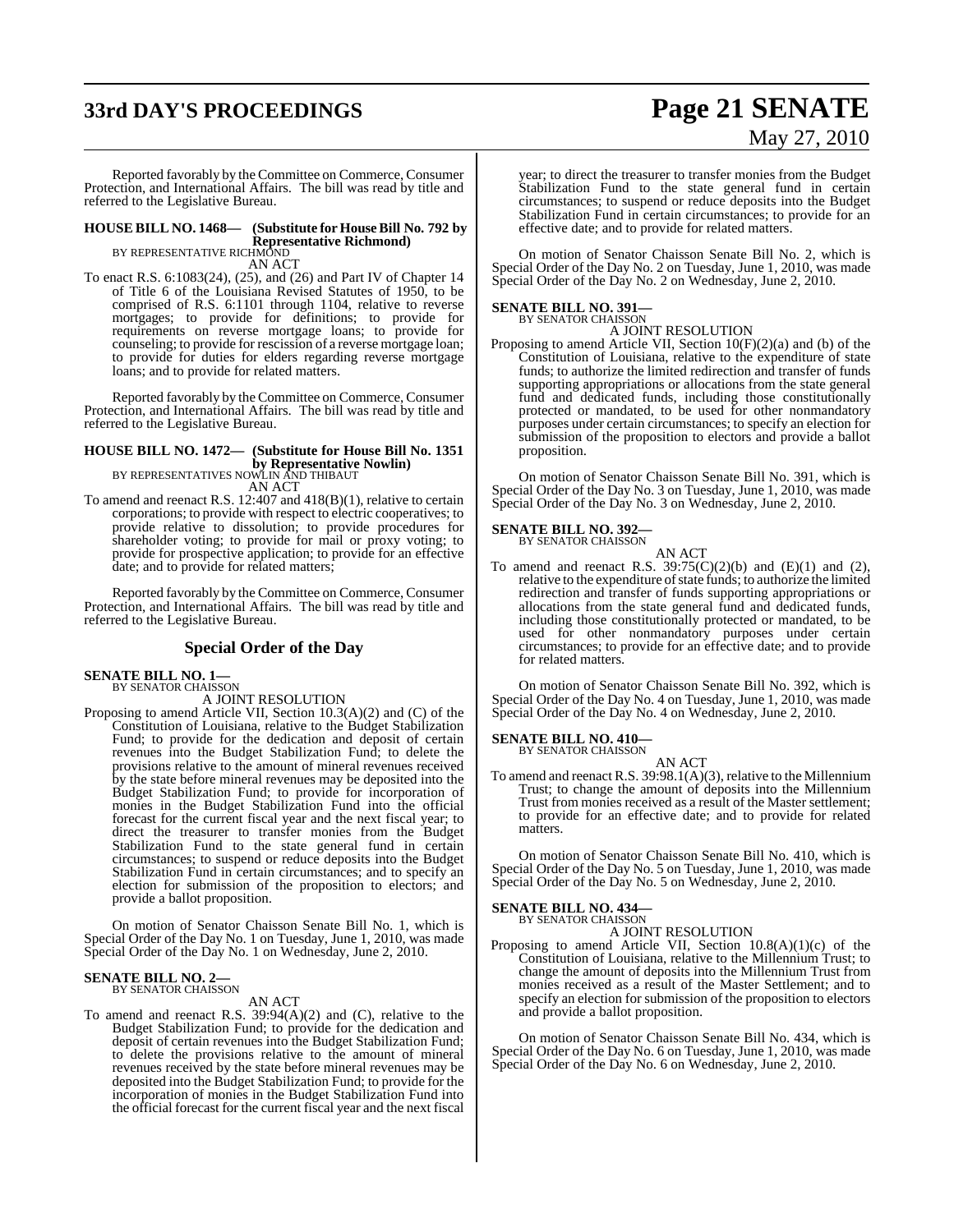### May 27, 2010

#### **Message to the Governor**

#### **SIGNED SENATE BILLS**

#### May 27, 2010

To the Honorable Governor of the State of Louisiana:

The President of the Senate and the Speaker of the House of Representatives have signed the following Senate Bills:

## **SENATE BILL NO. 52—** BY SENATOR B. GAUTREAUX

AN ACT

To amend and reenact R.S. 15:574.2(A)(1), relative to the Board of Parole; to provide for minimum qualifications of members; to provide for appointment of members; and to provide for related matters.

#### **SENATE BILL NO. 61—** BY SENATOR AMEDEE

AN ACT

To amend and reenact Code of Criminal Procedure Articles 162, 202(A)(introductory paragraph) and (1), and 731(B) and to enact R.S. 9:2603.1(F), relative to the issuance of warrants and subpoenas; to provide for certain requirements relative to electronic signatures; and to provide for related matters.

### **SENATE BILL NO. 151—** BY SENATOR ADLEY

AN ACT

To amend and reenact R.S. 14:73.1(11), (12), and (13) and to enact R.S. 14:73.1(14) and 73.9, relative to computer aided crime; to prohibit the use of an Internet, virtual, street-level map in the commission of a crime; to prohibit the use of an Internet, virtual, street-level map in the commission or attempted commission of an act of terrorism; to provide for enhanced penalties; to provide for definitions; and to provide for related matters.

### **SENATE BILL NO. 386—** BY SENATOR CLAITOR

AN ACT

To amend and reenact R.S. 49:222(B)(12), relative to fees chargeable by secretary of state; to provide with respect to special fees; to provide with respect to requests for information which require a written response; and to provide for related matters.

#### **SENATE BILL NO. 451—** BY SENATOR CHEEK

AN ACT

To amend and reenact R.S. 37:3200 and 3208(B) and to enact R.S. 37:3220 and 3221, relative to the Radiologic TechnologyBoard of Examiners; to provide for definitions; to provide for the issuance of permits and for certain clinical experience requirements; and to provide for related matters.

#### **SENATE BILL NO. 666—** BY SENATOR HEBERT

#### AN ACT

To amend and reenact R.S. 22:243(D)(1) and 251, relative to health maintenance organizations; to provide with respect to the filing of articles of incorporation of health maintenance organizations in the office of the secretary of state; to provide for the retention of original records; and to provide for related matters.

### **SENATE BILL NO. 667—** BY SENATOR HEBERT

AN ACT

To amend and reenact R.S. 22:1267(A), relative to commercial insurance; to provide with respect to the cancellation and renewal of commercial automobile insurance policies; and to provide for related matters.

### **Page 22 SENATE 33rd DAY'S PROCEEDINGS**

#### **SENATE BILL NO. 672—** BY SENATOR HEBERT

AN ACT

To enact R.S. 22:1911, relative to unauthorized insurers; to provide for accessto the records of certain insureds by the commissioner of insurance; to provide for penalties; and to provide for related matters.

#### **SENATE BILL NO. 467—**

BY SENATOR LONG

AN ACT To amend and reenact R.S. 46:285, relative to required training for child protection and foster care workers; to provide for deemed status for certain training; and to provide for related matters.

**SENATE BILL NO. 545—** BY SENATOR ERDEY

AN ACT

To amend and reenact R.S. 37:1314(A), relative to the Clinical Laboratory Personnel Committee; to provide with respect to certain conditions required for membership of certain members of the committee; and to provide for related matters.

## **SENATE BILL NO. 664—** BY SENATOR HEBERT

AN ACT

To enact R.S. 22:1123(E), relative to medical necessity review organizations; to provide for required notifications to the commissioner of insurance upon changes in fact or circumstance; and to provide for related matters.

#### **SENATE BILL NO. 665—** BY SENATOR HEBERT

AN ACT

To repeal R.S. 22:332(A)(5), relative to foreign and alien insurers; to repeal the requirement of filing of policies and applications when applying for a certificate of authority; and to provide for related matters.

and they are hereby presented for executive approval.

Respectfully submitted, GLENN A. KOEPP Secretary of the Senate

#### **Message from the House**

#### **SIGNED HOUSE BILLS AND JOINT RESOLUTIONS**

May 26, 2010

To the Honorable President and Members of the Senate:

I am directed to inform your honorable body that the Speaker of the House of Representatives has signed the following House Bills and Joint Resolutions:

**HOUSE BILL NO. 185—**

BY REPRESENTATIVE HUTTER

AN ACT To amend and reenact R.S. 48:231(A), relative to the state highway system; to provide relative to public hearings in each highway district; to restore the requirement that the Joint Highway Priority Construction Committee conduct public hearings in each highway district; and to provide for related matters.

#### **HOUSE BILL NO. 547—**

BY REPRESENTATIVE ARNOLD AN ACT

To enact R.S. 9:3530(G), relative to fees charged on a consumer credit transaction; to authorize a federally insured depository institution to charge fees on consumer credit transactions; and to provide for related matters.